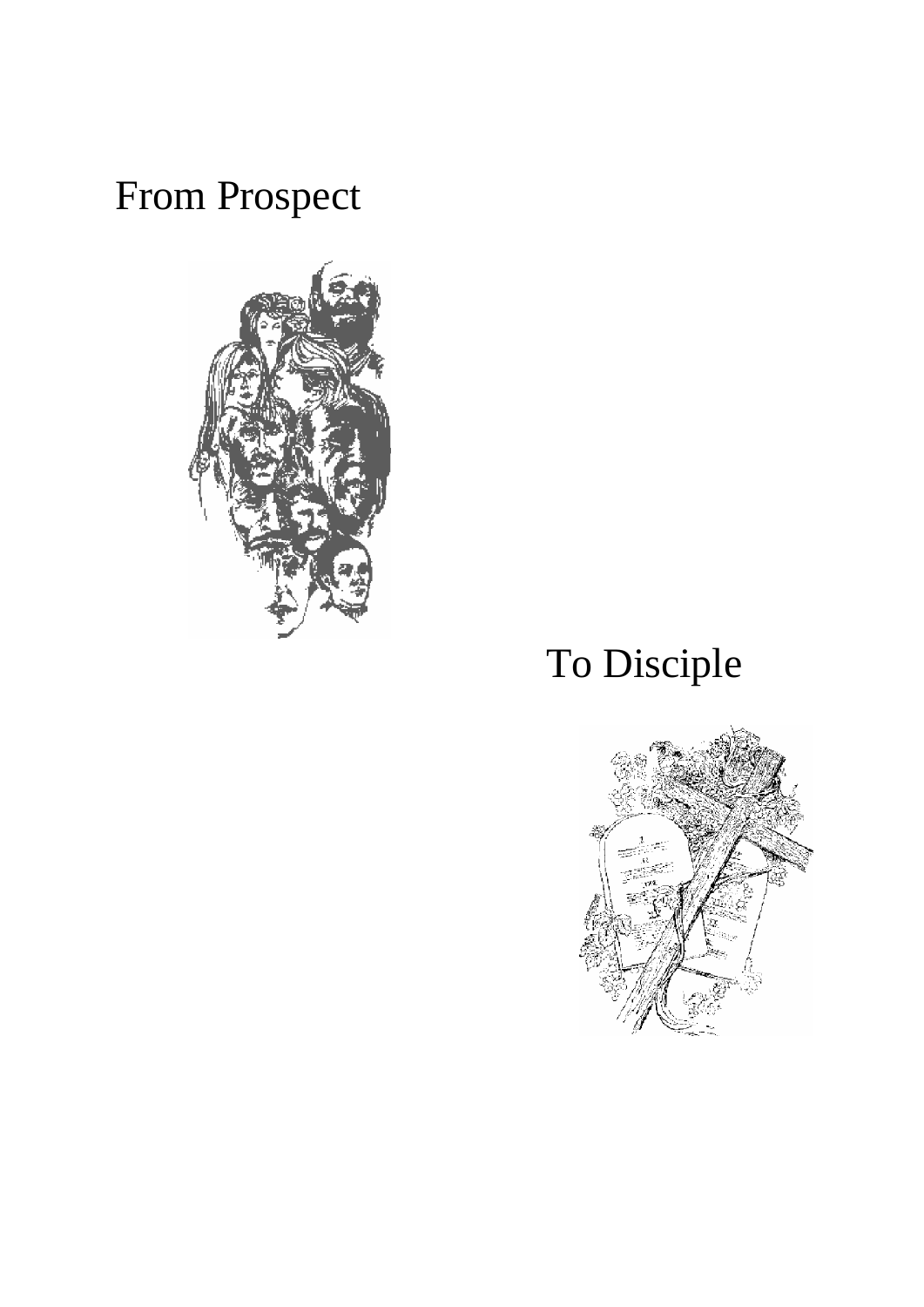## **―FROM PROSPECT TO DISCIPLE‖**

#### **A PLAN FOR IDENTIFYING AND INVITING PEOPLE TOAN ADULT BIBLE INSTRUCTION CLASS**

#### **ACKNOWLEDGEMENTS WRITTEN BY**

Mr. J.R. Davidsmeyer Reverend Bill Schroeder Reverend Joel Cluver

#### **ORIGINALLY SPONSORED BY THE EVANGELISM COMMISSION CENTRAL ILLINOIS DISTRICT of the LUTHERAN CHURCH – MISSOURI SYNOD 1850 N. GRAND AVENUE WEST SPRINGFIELD, ILLINOIS 62791-7003**

#### **REVEREND DAVID BUELTMANN**

#### **REVEREND WILLIAM ABBOTT**

#### **REVEREND MARK ELLIOTT**

#### **MR. MARLIN ROOS**

#### **MR. J.R. DAVIDSMEYER**

#### **REVEREND BILL SCHROEDER**

#### **REVEREND JOEL CLUVER**

**Edited January 2009 by The Indiana District Evangelism Task Force DCE Paul R. Wendt, chair Mrs. Millie Brillinger Rev. Jim Haugen Rev. Jeff Pflug Mrs. Sandra Rheim Rev. Phil Schamehorn Rev. Geoff Robinson, District Outreach Executive 800-837-1145 (office) 260-423-1514 (fax) [goeff.robinson@in.lcms.org](mailto:goeff.robinson@in.lcms.org)**

Permission is granted to church to copy for their use only. First Printing – April, 1995 Second Printing – November, 1995 Third Printing – October, 2001 First Indiana District Release – June, 2009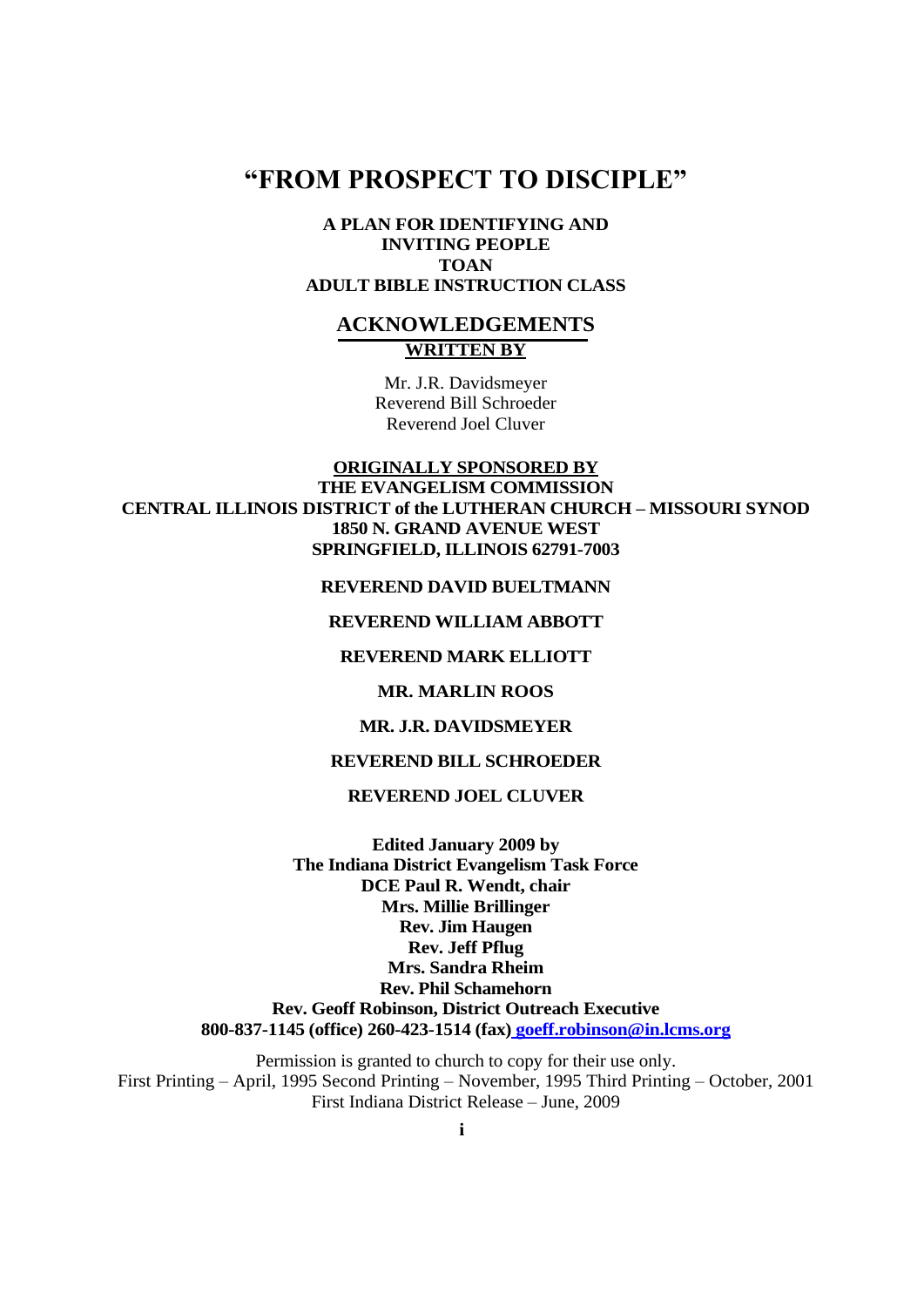## **Part 1**

## **WHY SHOULD WE HAVE REGULARLY SCHEDULED BIBLE INFORMATON CLASSES?**

#### **WE HAVE SOMETHING VERY IMPORTANT TO SHARE: A Biblical understanding of Law and Gospel, justification by Grace through Faith, and the Means of Grace.**

**We have the Good News of Jesus Christ the Savior Who died for the sin of the world and arose on Easter morning. Whoever believes in Him will not perish but have everlasting life!**

## **THE MISSION OF THE CHURCH ACCORDING TO CHRIST'S COMMND IS TO MAKE DISCIPLES OF ALL NATIONS BAPTIZING THEM IN THE NAME OF THE FATHER, SON AND HOLY SPIRIT AND TEACHING THEM TO OBEY EVERTHING I HAVE COMMANDED YOU. (Matthew 28:19-20)**

**This is done by Word and Sacrament ministry, therefore people are brought to faith through the hearing of God's Word. (Romans 10:14-17)**

**AT LEAST 50% OF THE UNITED STATES IS UNCHURCHED. If people do not believe in Jesus Christ, they are lost for an eternity and spend that eternity experiencing God's eternal wrath and damnation. (Isaiah 66:24; Matthew 13:42; Revelation 20:11-15) We have Christ —He is our greatest Treasure. What a wonderful opportunity for us to reach the lost, invite them, teach them God's Holy Word, through which the Holy Spirit works faith and brings these lost souls to Christ, our Savior. (Matthew 16:16-18)**

#### **Luther says it this way commenting on 1 Peter 1:10:**

We have no other reason for living on earth than to be of help to others. If this were not the case, it would be best for God to kill us and let us die as soon as we are baptized and have begun to believe. But He permits us to live here in order that we may bring others to faith, just as He brought us. $<sup>1</sup>$ </sup>

#### **We, therefore, strongly urge pastors and their congregations to consider having regularly scheduled Adult Bible Information Classes.**

**1**

<sup>1</sup>Luther, Martin: Pelikan, Jaroslav Jan (Hrsg.) ; Oswald, Hilton C. (Hrsg.) ; Lehmann, Helmut T. (Hrsg.): *Luther's Works, Vol. 30: The Catholic Epistles*. Saint Louis : Concordia Publishing House, 1999, c1967 (Luther's Works 30), S. 30:11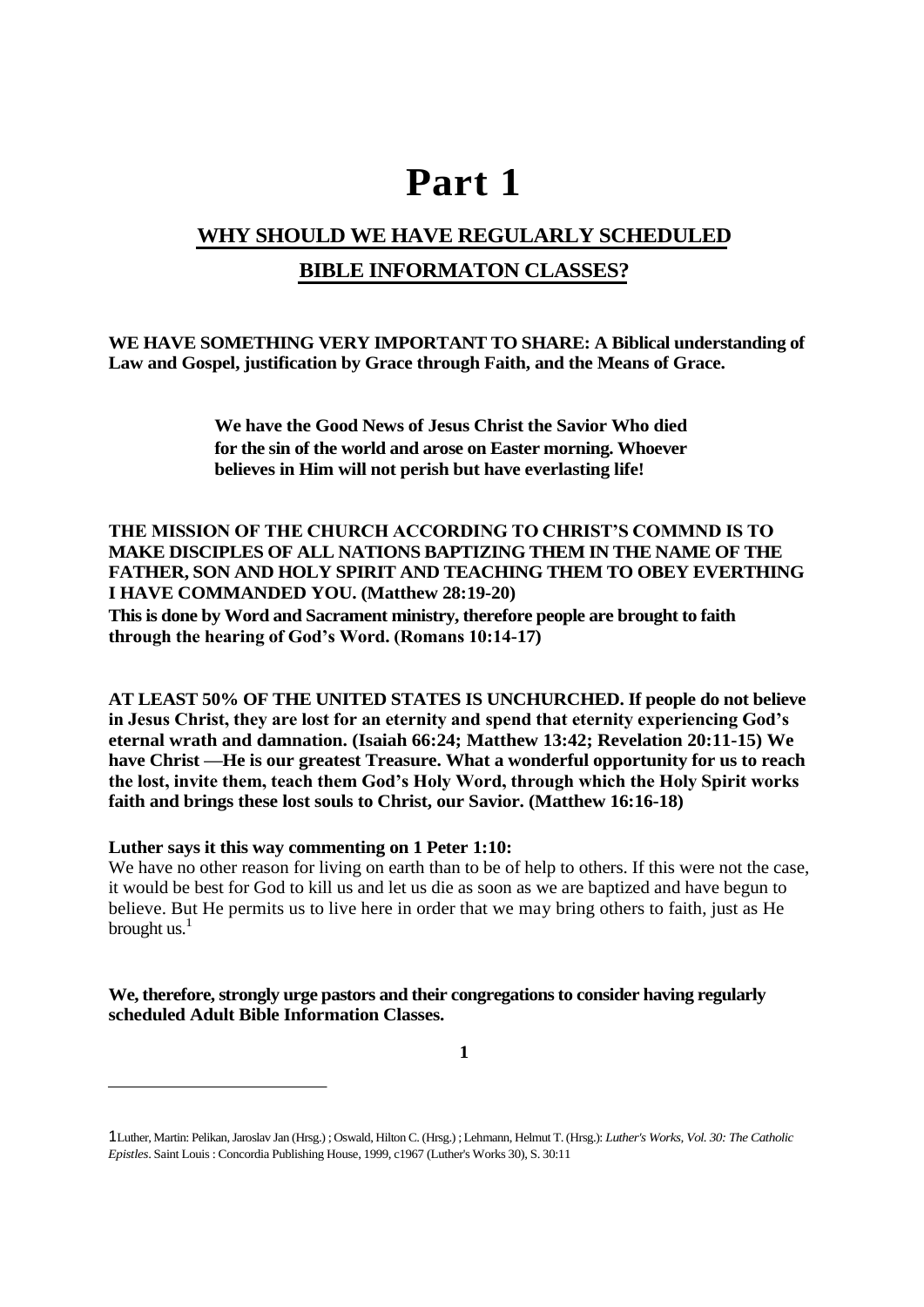#### **BASIC IDEA OF PROSPECTING**

The basic idea of "From Prospect to Disciple" is to do the following:

- **1. Schedule two to four Adult Bible Information Classes each year;**
- **2. Make a prospect list of unchurched people; and**
- **3. Invite these unchurched people on the prospect list to attend the Adult Bible Information Class.**

**When regularly scheduled Adult Bible Information Classes are offered two to four times (2-4) per year, the people who attend will hear the Good News of the love of Jesus Christ. The pastor is encouraged to be flexible in offering Adult Bible Information Classes in order to accommodate whenever someone is desirous of learning the truths of God's Word.**

**Whom do we invite? The church needs to develop a prospect list and file. The more names we have, the more people we can invite and the more who may come. If we have few prospects, the results may be small; if we have more prospects, there may be opportunity to have a greater harvest.**

**The prospect file is literally to put the name, address, and background information on a card of all unchurched people we can find. This card (sample 1) serves as the reminder to contact, invite, and pray for these people as often as possible. Information about calls, visits, letters, etc. is recorded on these cards so we know what attempts have been made, and what current measures are needed to spiritually help the prospects.**

**Besides developing the prospect list and inviting these prospects to class, the church should also be planning ways of encouraging her own members to invite and bring with them their unchurched friends, relatives, and neighbors.**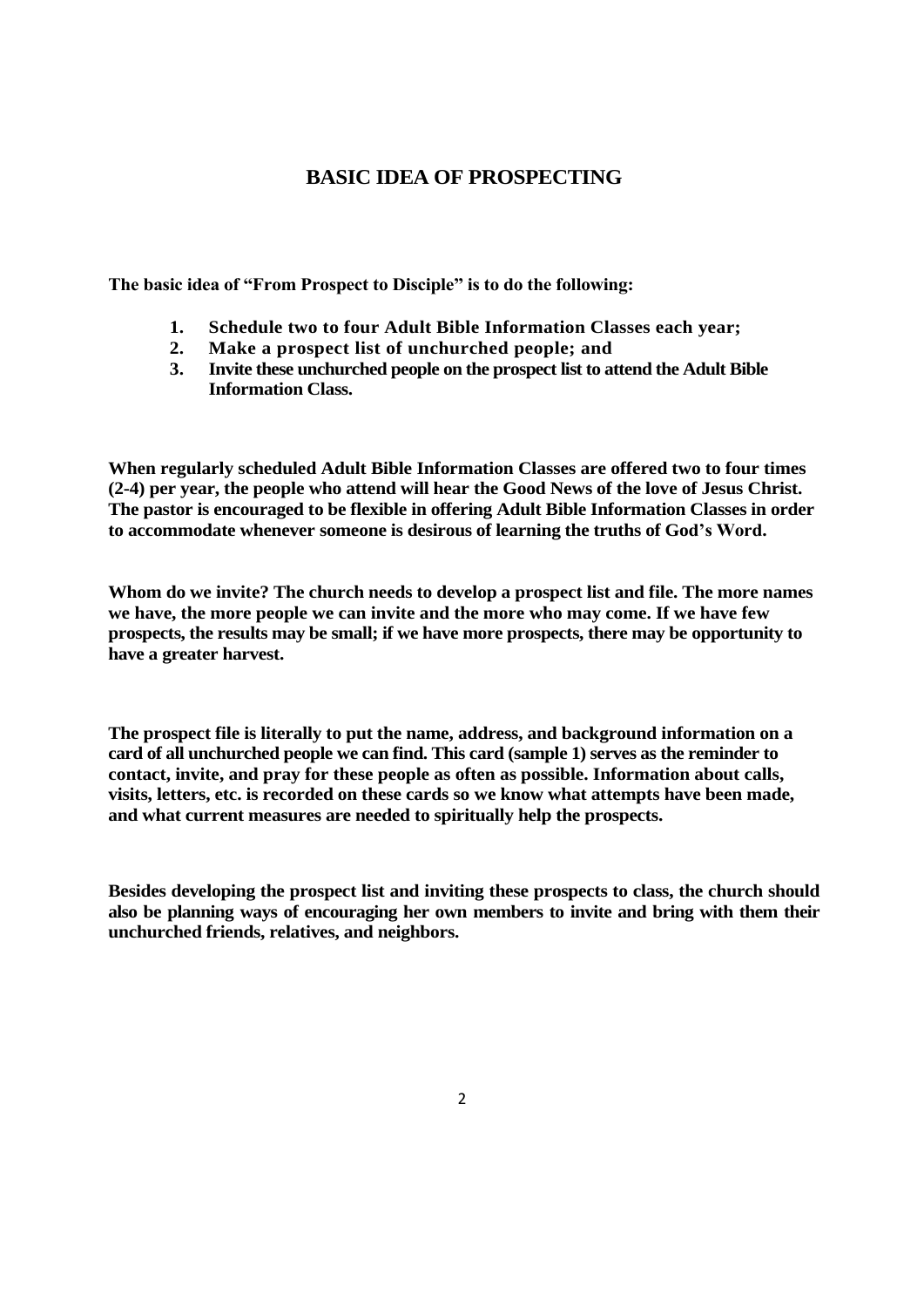## **DEVELOPING A PROSPECT LIST**

#### **Where do we get the names to build a prospect list?**

Review the following suggestions.

Identify those that will work in your congregational setting. Select 4 to 8 items that you believe would yield the best results and pursue those strategies.

- 1. Unchurched spouses and children of members;
- 2. Visitors to worship services;
- 3. Unchurched friends from social contacts, co-workers, relatives, neighbors, schoolmates. Conduct a telephone campaign, calling all members, seeking names of the unchurched they know. Also use the church bulletin and sermons to encourage members to submit names (sample 2);
- 4. Those removed from church rolls by self-exclusion or ex-communication should be included in your prospect list;
- 5. Removed members from sister congregations. Ask the pastors of your neighboring churches for these;
- 6. New residents to the community (consult Welcome Wagon, block watches, utility hookups, new resident services, etc.);
- 7. Unchurched people from canvasses, opinionaires, or religious surveys that identify the unchurched;
- 8. Unchurched visitors to weddings, funerals, baptisms, confirmations, etc;
- 9. Unchurched Sunday school students and/or VBS students and their parents;
- 10. Unchurched influenced by special ministries (AA, divorce recovery, and other support groups);
- 11. Unchurched people who share hospital rooms with your members;
- 12. Open houses for special events, anniversaries, remodeling projects, or a new building;
- 13. Friendship Sundays—encourage and motivate your members to bring their unchurched friends and family members;
- 14. People calling for wedding counseling;
- 15. Names of unchurched offered by new adult confirmands and converts;
- 16. Unchurched students in your Christian day school and their parents;
- 17. Newspaper listings of the newly married and those receiving marriage licenses. Send letters of congratulations and follow up with a telephone call;
- 18. Newspaper listings of births -- follow procedure in #17 above;
- 19. Those divorced can be invited to your church's support group;
- 20. Those bereaved can be invited to your church's support group;
- 21. College students who are members of your congregation—publicize your hours of worship and Bible studies by posting on campus and in dorms – refer to a congregational website if your congregation supports a website;
- 22. Through distributing attractive invitational flyers during Advent and/or Lent, walkthroughs and visitors may be encouraged to attend worship;
- 23. State Fair and/or County Fair booths can be utilized to distribute tracts and flyers;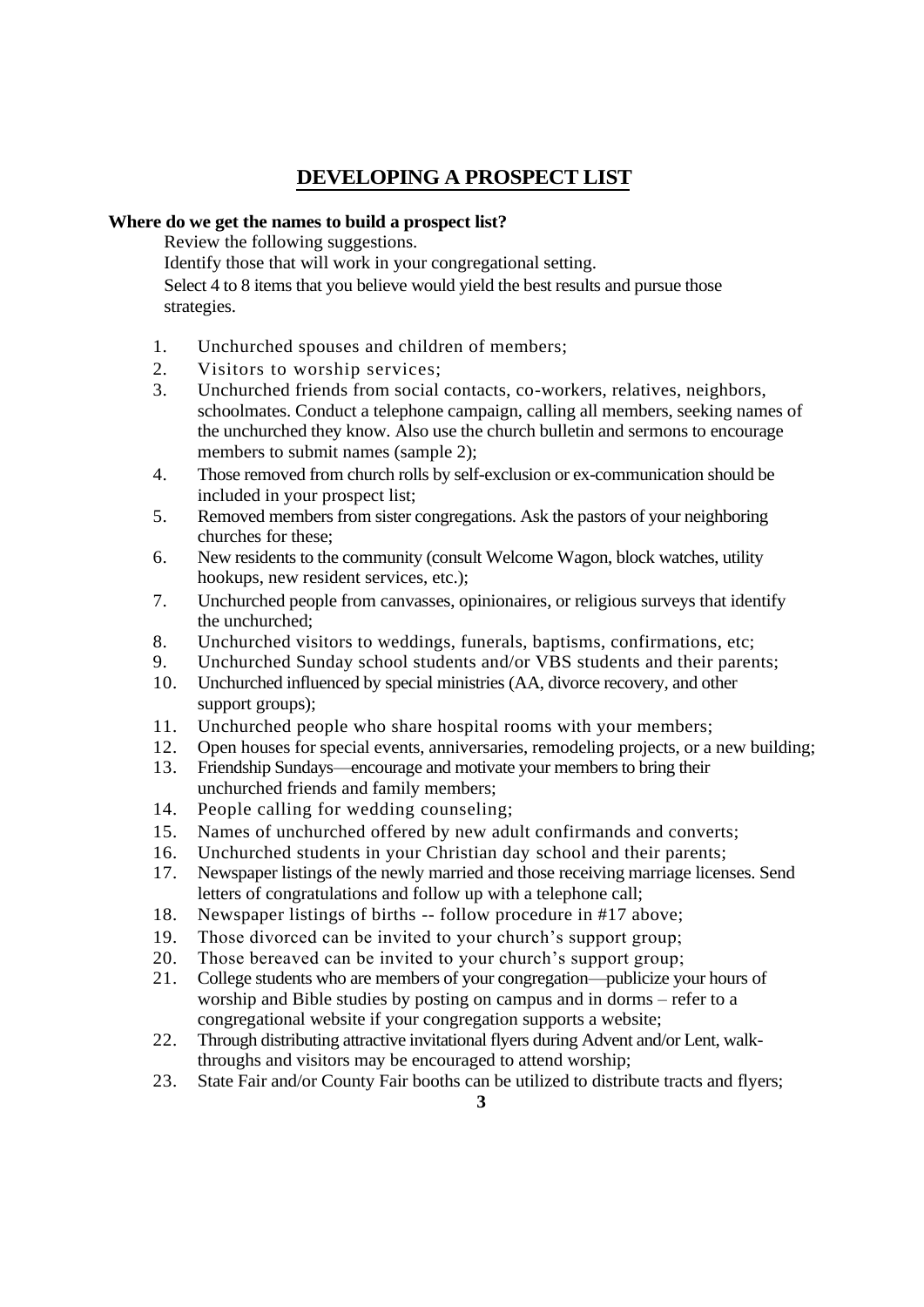## **DEVELOPING A PROSPECT LIST, continued:**

- 24. Pre-school and day care attendees and their parents;
- 25. Unchurched in nursing homes;
- 26. Military—publicize hours of worship and Bible study by posting on base;
- 27. Newly retired people without a church home—approach through your church's senior organization;
- 28. Responses from advertising through local media, welcome programs, yellow pages, and direct mail. Take advantage of free press and public service announcements;
- 29. Member visits to homes of prospects or unchurched where small gifts, tracts, and informational brochures can be left with personal invitations to attend worship or adult Bible Information Class. *(As monthly calls continue for those prospects who are still receptive, it is hoped that they will become more familiar with the visiting members, and will be more likely to actually attend a worship service and/or Bible study.);*
- 30. Crisis counseling with the unchurched;
- 31. Referrals from sister congregations about people moving into the community;
- 32. Referrals from other organizations such as The Lutheran Hour Ministries;
- 33. Community activities held at your church—clothing banks, food pantries; blood bank collections, polling, etc.—can help get people into your church building.

Use the prospect list—keep it up-to-date. **Don't** let the list become "cold"—**visit these people**, call them, mail to them, invite them—and above all, have your congregation praying for them.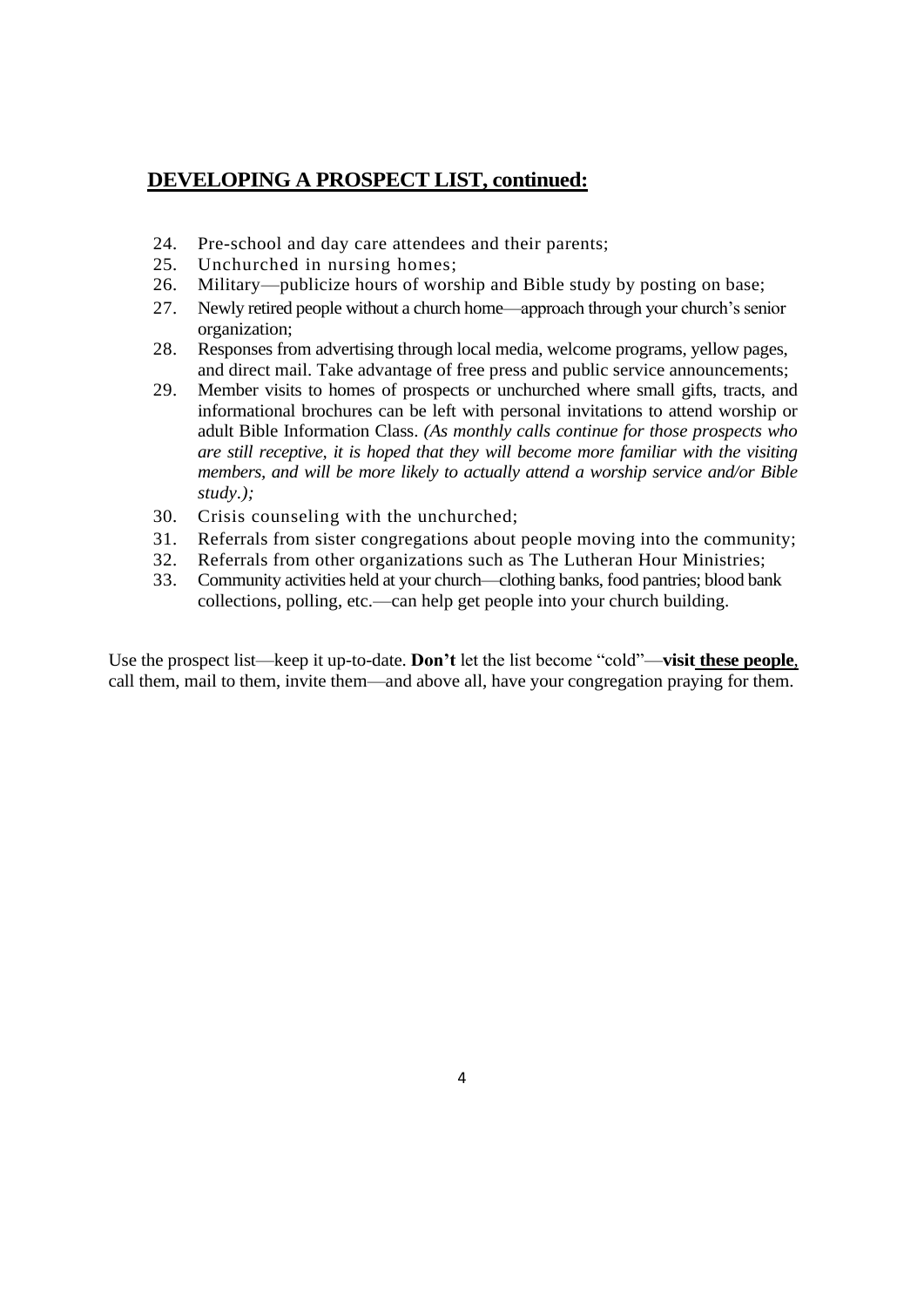#### **THE BIBLE INFORMATION CLASS**

The following are helps and hints for the pastor on conducting the class:

- 1. Have regularly scheduled Adult Bible Information Classes two to four (2-4) times each year. **This is much better than waiting until we know someone is interested**. Once the date has been set for the next class, pray for that class and pray that God will move people to attend. In as many ways as possible, encourage your membership to **invite and bring** others to the Bible Information Classes.
- 2. Class time may be on Sunday morning or evening, weekday evenings, and occasionally on weekday morning for shift workers.
- 3. Encourage current congregational members to attend, using the classes as a review. Getting your members into the Word of God enables Christians to become stronger in their faith, more regular in worship attendance and the receiving of the Lord's Supper, and in giving of their time and talents.
- 4. Encourage your members also to attend with those they invite as this helps the prospective member to feel at ease and begin to develop relationships with established members of the congregation.
- 5. The class should cover the basics of the Christian faith (six chief parts). If the class goes for more than one hour, there should be a coffee break.
- 6. Advertise that in this class no one is put on the spot by being asked questions or requested to read aloud. Let them know that they will in no way be embarrassed. If the textbook does not have all the Bible passages written out (saves time and is more comfortable, especially to the unchurched), then, everyone should use the same Bible translation with the pastor always giving the page numbers as well as the reference so that everyone can quickly and easily find the passage. Make sure the book or manual for the course is interesting and easy to follow and use.
- 7. When inviting people to the adult class, stress that this is **not** a membership class; but one can become a member after the last meeting if he/she desires. Let him/her know that no one is pressured to become a member, and he/she may stop attending the class at any time. Before the class begins, visit and invite all prospects to the class. Mail all prospects an invitation to attend the class, making sure all vital information is included: pastor's name, day of the week; start and ending times; location (and how to get there if necessary); whether or not child care is available; what to bring, etc.
- 8. Advertise and promote attendance months in advance through announcements, sermons, other Bible classes, bulletin inserts, newsletters, direct mail, and the media.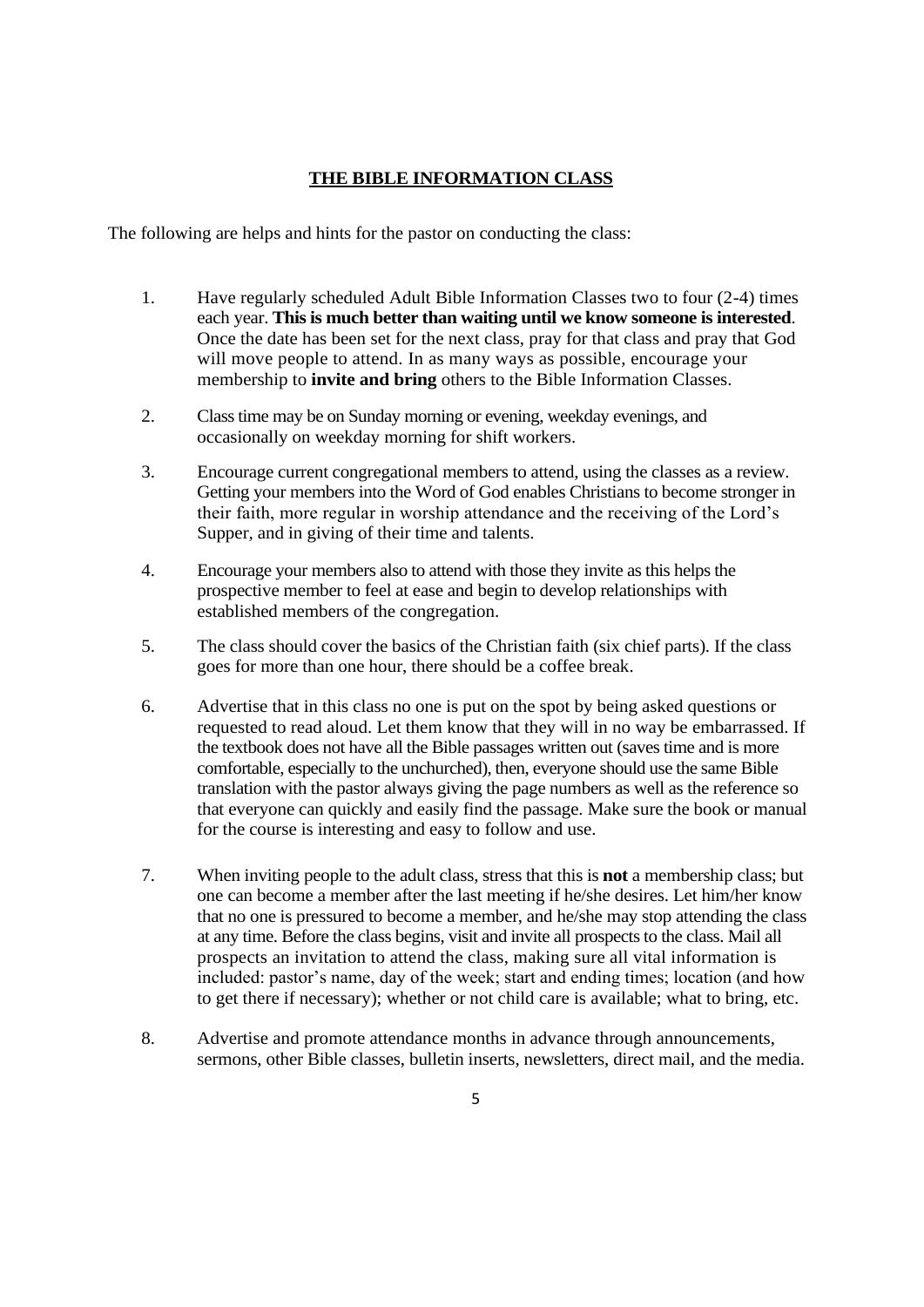- 9. Use life and personal illustrations. Proper use of humor can be helpful.
- 10. During the weeks of the class, personally or have members call or write letters to those attending—giving them encouragement.
- 11. Give attention to the setting and facilities of your class. Provide the class with tables and pencils. Let the class members know this is their opportunity to ask questions. They can sit and listen—never having to say a word—or they can ask questions any time they want.
- 12. Each lesson can be reinforced with tracts or appropriate handouts.
- 13. Encourage class members to read the Bible and catechism. Train them in how to use the Bible for their own spiritual growth.
- 14. Be careful that members of the congregation in attendance don't control all of the questions or discussion.
- 15. The pastor should invite the students to discuss privately any questions or concerns they may have.
- 16. Tape each session and let the class know that there is an easy way for them to make up a class if they must miss a session.
- 17. Apply doctrines to examples of today's living  $(5<sup>th</sup>$  Commandment—abortion—mercy killing, etc; God and creation—why we reject teachings of evolution).
- 18. In one of the closing sessions, it is a good idea to add a lesson on the history of the LCMS and the local congregation. Share the constitution and other information.
- 19. Pray for the members of the class. Let each know that he/she is being prayed for, that he/she may grow in the Word of God. Ask members for their prayers for the pastor.
- 20. The main purpose of the class is to instruct the members in the Word of God. Evangelize them and encourage them to reach out and bring others. Stress that we are not teaching 'opinion,' but rather we are teaching the Word of God.
- 21. Always make the people feel at home. Help people get to know each other—create a friendly, informal atmosphere. Show high regard for the students, the members of your congregation, the church, and the Church at large.
- 22. Provide quality babysitting care during each class session.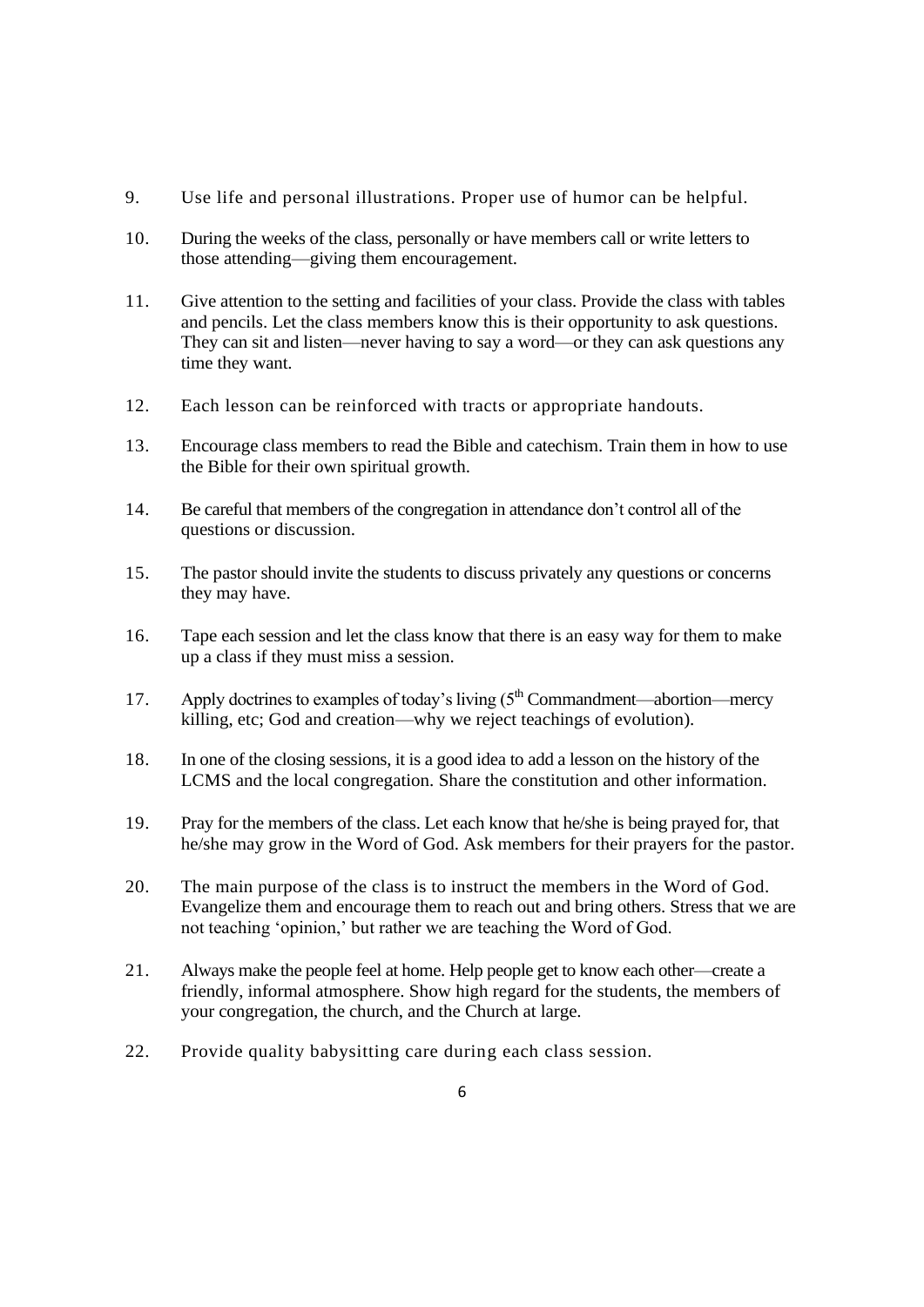- 23. Make it easy for them to find the location of the class. Post appropriate signage.
- 24. Prior to the first session of the class, pray for the class in your private prayers as well as corporately in worship services.
- 25. When sessions are about to end, seek to enroll the students in the Sunday morning adult Bible classes or in other classes or small groups that may better fit into their schedules. This is the best time to get them to continue in Bible study.
- 26. AT the **final session**, bring in the church lay leaders to meet class members and to talk about the church's ministry as well as opportunities for their involvement and service. Give them an opportunity to become a member. (Several weeks before the final session, provide each with any church membership materials your congregation uses and a member information form – sample 12.)
- 27. For those received into membership, **provide a sponsor for each** who will work on assimilating him/her into the life of the congregation.
- 28. At the final session of the class, have each participant fill out an evaluation form. Use the comments in promoting future classes.
- 29. After the class has been completed, personally visit each prospect who decided **not** to join the congregation.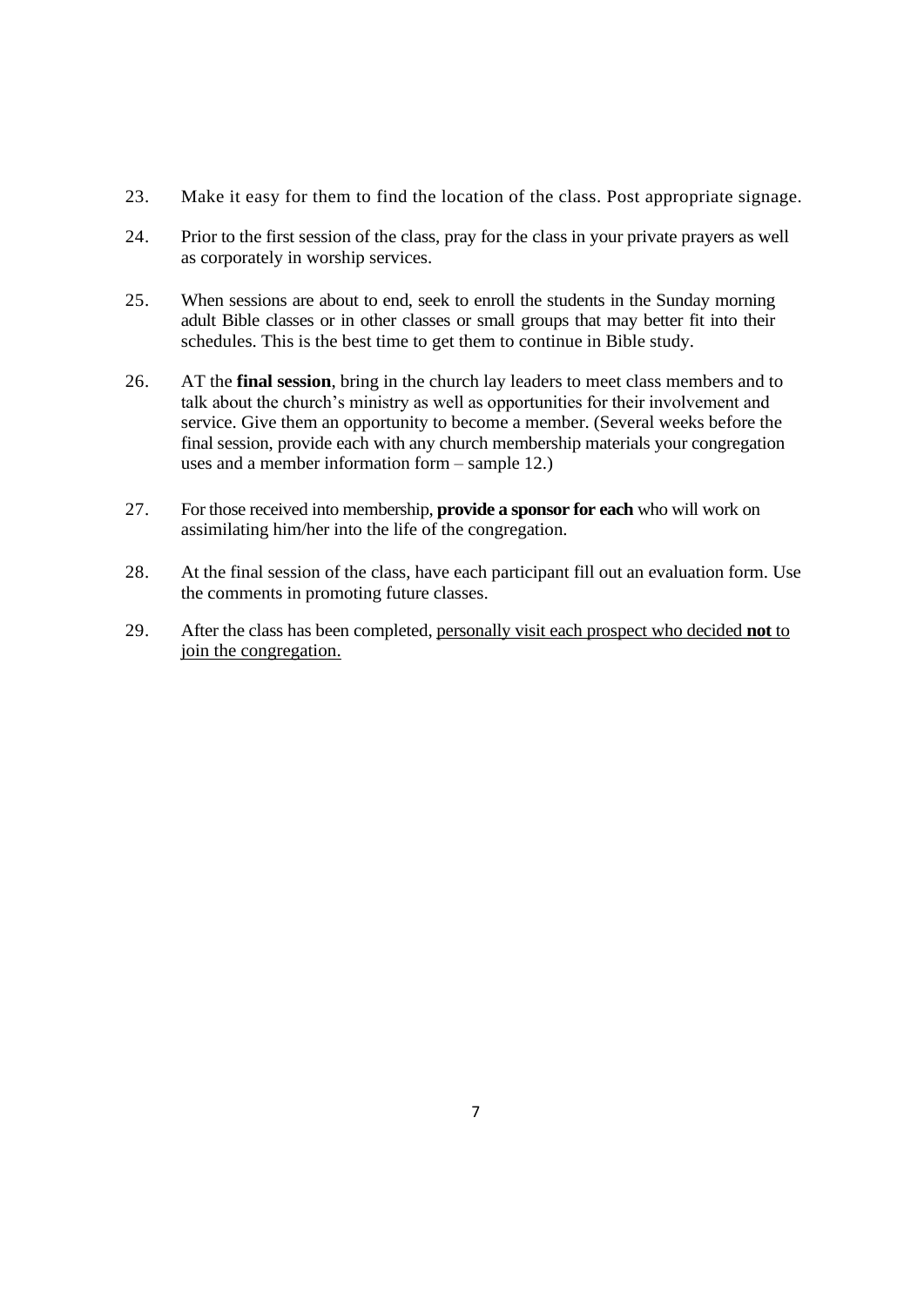## **PART 2**

## **A SUGGESTED PLAN**

- 1. Using the various means of obtaining names of prospects for the class—**make up the prospect list** on cards. (sample 1)
- **2. Set the date** for the Bible Information Class at least eight (8) weeks in advance.
- 3. Put **bulletin inserts** (samples 3- A & B) for eight (8) weeks prior to the class in all worship bulletins. Advertise this class as a review for current members, encouraging them to submit names of prospects; invite guests; and bring their unchurched friend and neighbors to the class. (samples 2- A, B  $\&$  C)
- 4. Mention the up-coming Bible Information Class in the **announcements** each week.
- 5. Remember this class in the general prayers of all worship services, asking God to bring people to hear His Good News.
- 6. Place an article, advertising this class, in the **monthly newsletter and on the church website**. (sample 4)
- 7. Make up tracts, pamphlets or **brochures about the class** to use in websites, promotional mailing and personal visits. (samples  $5 - A \& B$ )
- 8. Recruit as many **lay callers** as needed. (samples 6- A & B) Set the date five (5) weeks prior to the first class when these callers will gather for briefing (sample 7-A), and go out to invite the prospects to the Bible Information Class.
- 9. Two (2) weeks before the class begins, send a **mailing** to all prospects, inviting them to the class. Enclose the cover letter (sample 8) and the tract (samples  $5 - A \& B$ ) which give information about the class.
- 10. Conduct the **first session** of the Bible Information Class.
- 11. Immediately following the first session of the class, the pastor should make contact (email, text message, phone call) with the prospects. (sample 9)
- 12. After the first session, the pastor should **contact (letter, email, text message, phone call) all prospects who did not attend** the first session of the class. (sample 10) In this contact, he is to invite them to the second session, letting them know that they may still attend the class, and that the class has been recorded on tape (audio or visual—according to the technology available to your congregation) for their use at home.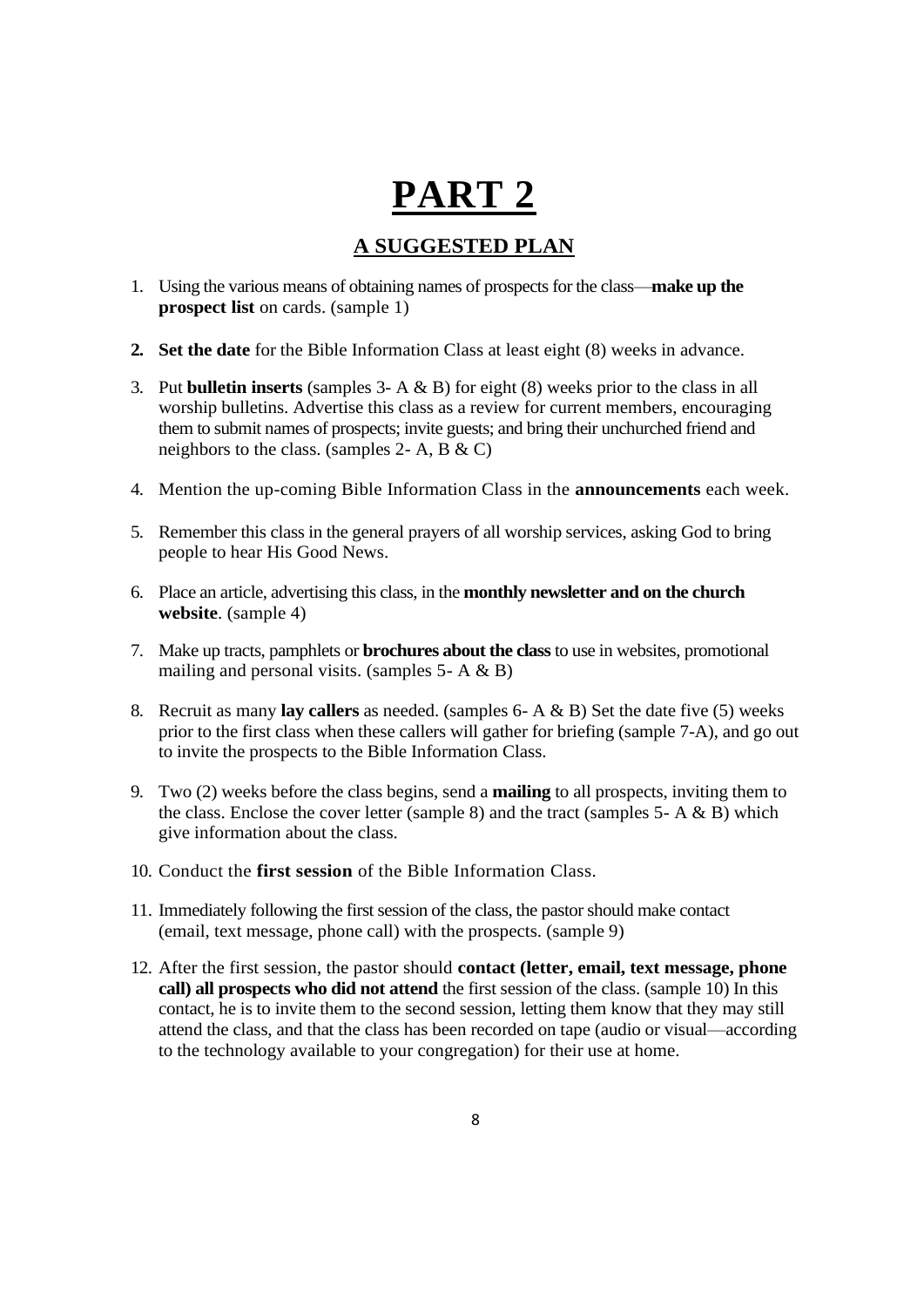- 13. At the last class session, ask each class participant to **evaluate the class**. (sample 11) A church member information form may also be provided at this time (sample 12), together with any membership application materials the congregation uses (may be none).
- **14. Continue to pray** for the new members as they start to become assimilated into the life of the congregation as members of the Body of Christ.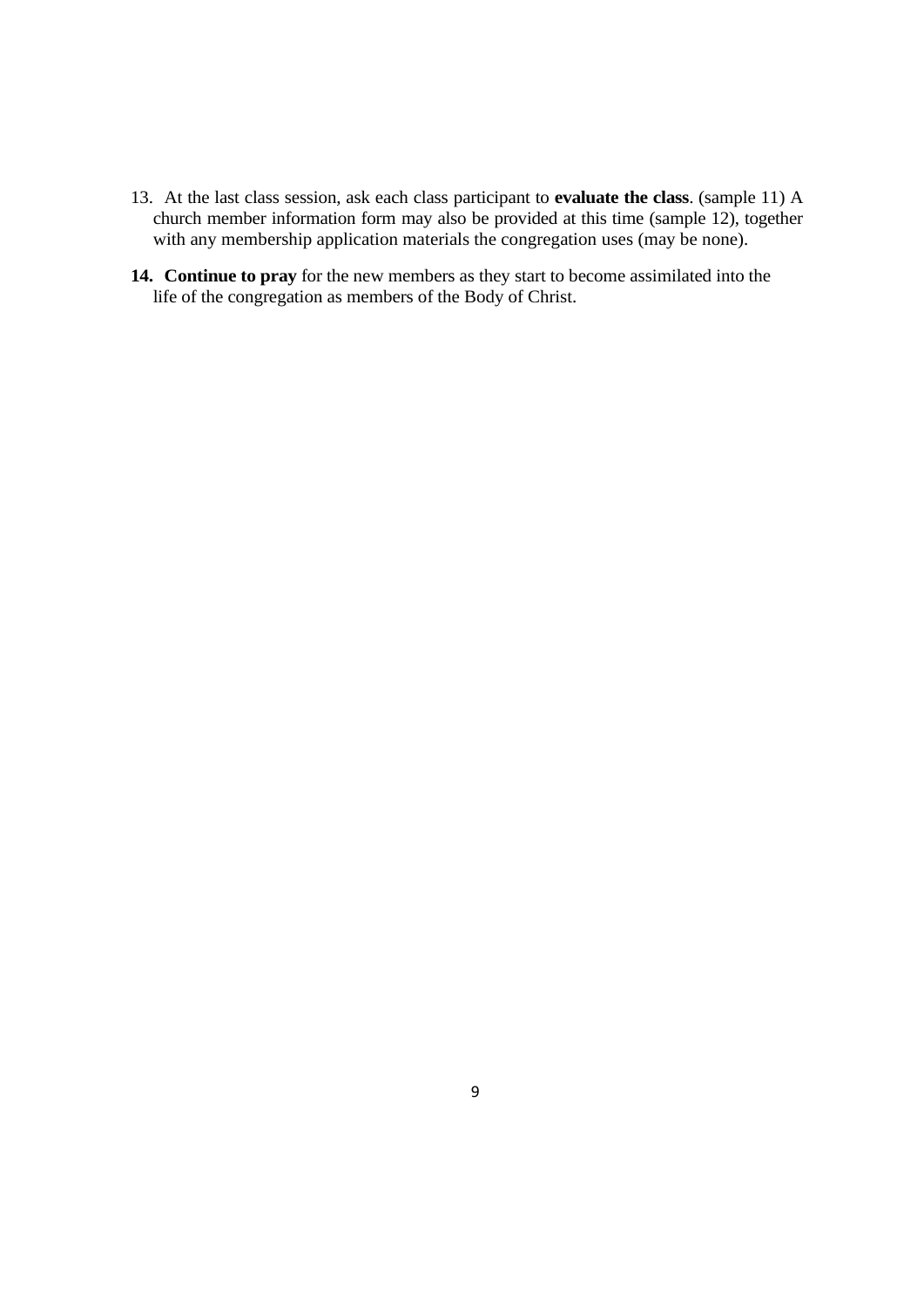## **SAMPLE 1**

## **PROSPECT CARD FOR PERMANENT FILE**

|                                              | (Print the card in the size you prefer for filing)                                                                   |  |
|----------------------------------------------|----------------------------------------------------------------------------------------------------------------------|--|
|                                              |                                                                                                                      |  |
|                                              |                                                                                                                      |  |
|                                              |                                                                                                                      |  |
| Children: (give names, ages, and birthdates) |                                                                                                                      |  |
| <b>Background Information</b>                | <u> 1989 - Johann Harry Harry Barn, amerikan bisa di James Barn, pada 1989 - Johann Harry Barn, amerikan bisa di</u> |  |
|                                              | First Contact Date Bate By Whom                                                                                      |  |
| <b>Comments</b>                              |                                                                                                                      |  |
|                                              | Second Contact Date By Whom By Whom                                                                                  |  |
| <b>Comments</b>                              |                                                                                                                      |  |
|                                              | Third Contact Date By Whom By Whom                                                                                   |  |
| <b>Comments</b>                              |                                                                                                                      |  |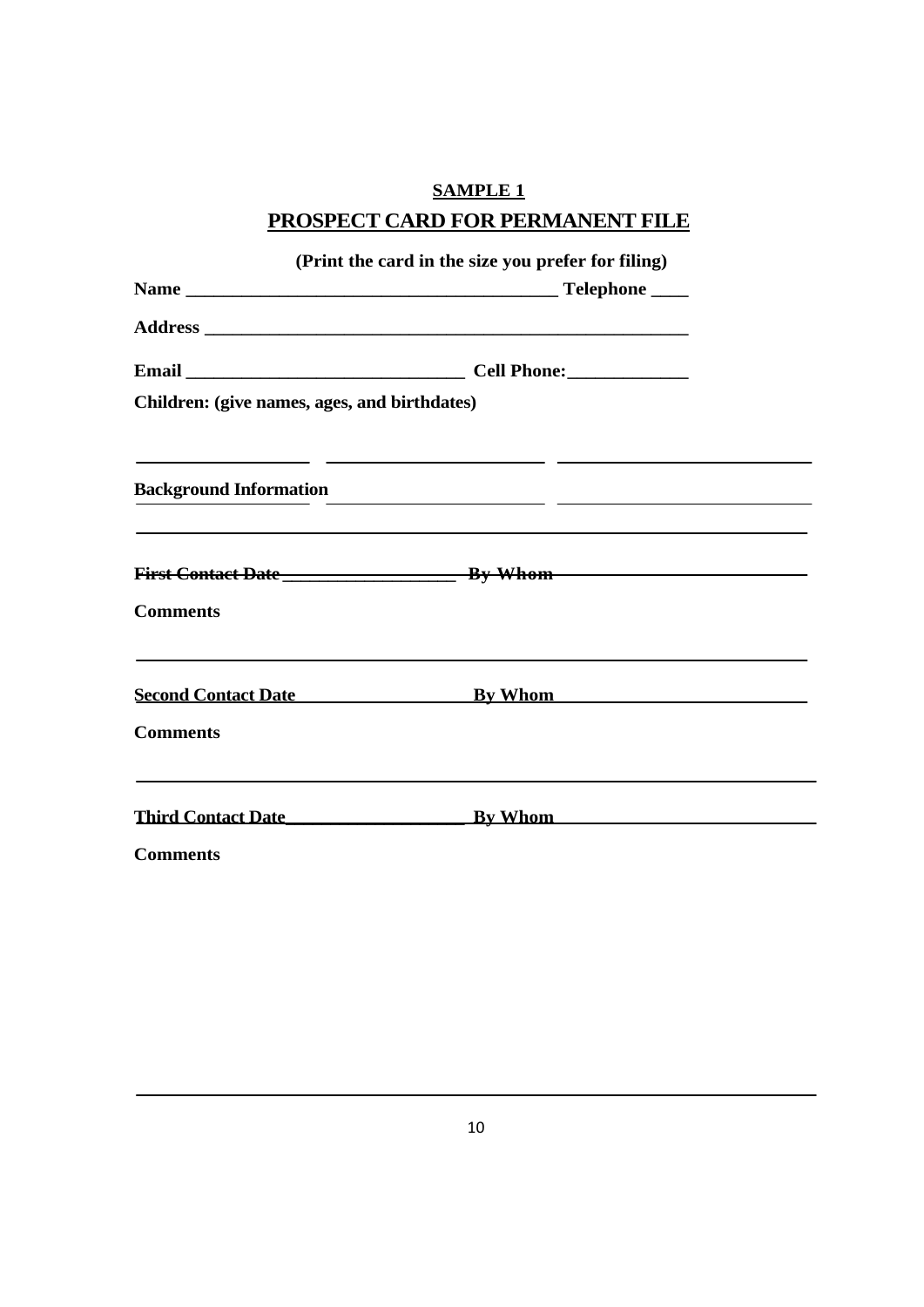#### **SAMPLE 2-C**

## **BULLETIN INSERT FOR MEMBERS TO LIST UNCHURCHED**

| Children: (names and ages if known)                      |              |                                                                                                                  |  |
|----------------------------------------------------------|--------------|------------------------------------------------------------------------------------------------------------------|--|
| <u> 1980 - Jan Stein, amerikansk politiker (d. 1980)</u> |              |                                                                                                                  |  |
|                                                          |              |                                                                                                                  |  |
| Comments:                                                |              | and the control of the control of the control of the control of the control of the control of the control of the |  |
|                                                          |              |                                                                                                                  |  |
|                                                          |              |                                                                                                                  |  |
| My Name:                                                 |              |                                                                                                                  |  |
| CHECK ALL THAT APPLY TO YOUR REFERRAL:                   |              |                                                                                                                  |  |
| Newcomer to community                                    |              | ________ Relative                                                                                                |  |
| Friend                                                   |              | ____Neighbor                                                                                                     |  |
| Work Associate                                           | <b>Other</b> |                                                                                                                  |  |
| Please send an invitation to Bible Information Class     |              |                                                                                                                  |  |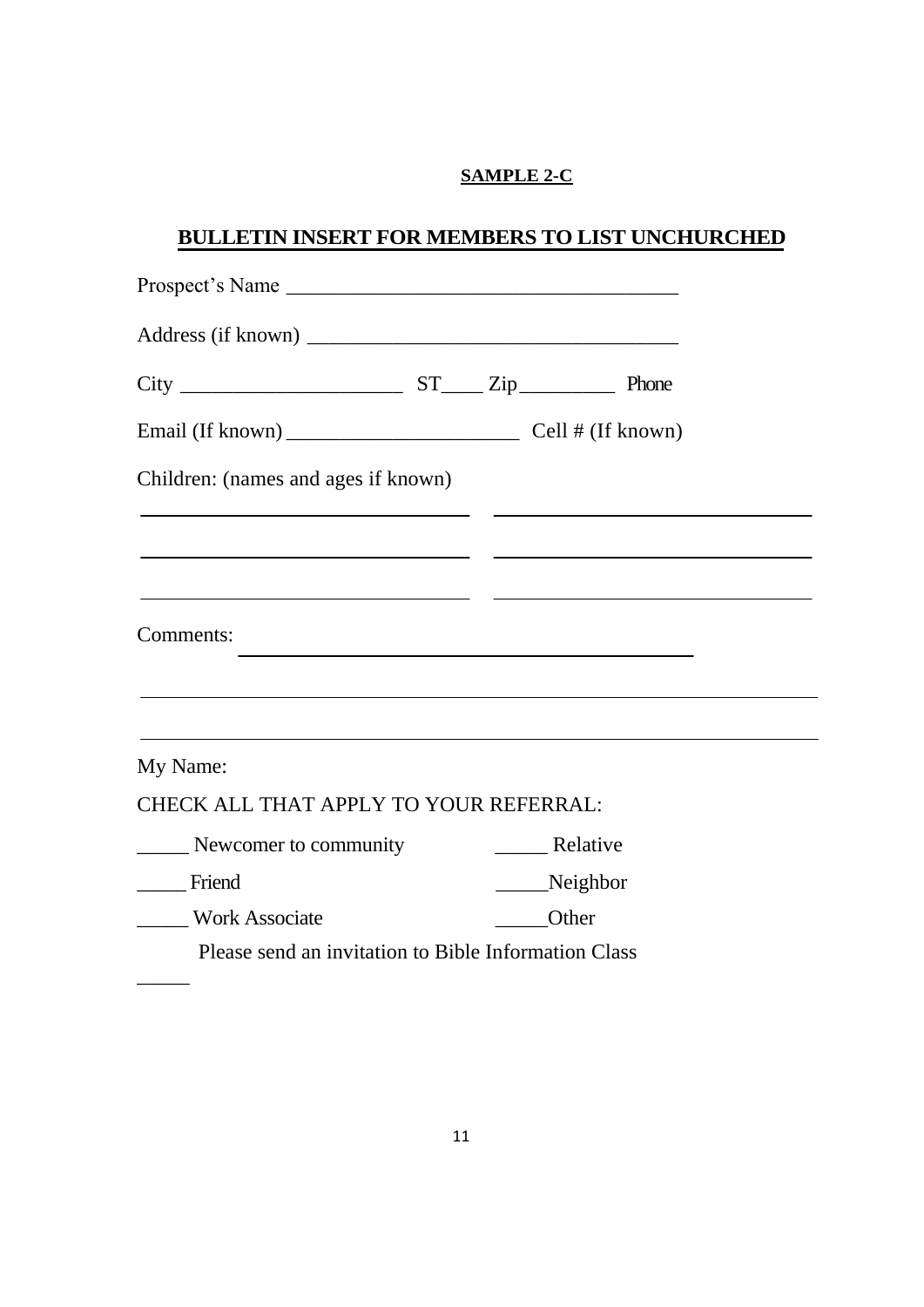## **SAMPLE 2-C**

\_\_\_\_\_ Please make a personal call

## **HAND TO AN USHER OR RETURN TO CHURCH OFFICE. THANKS!**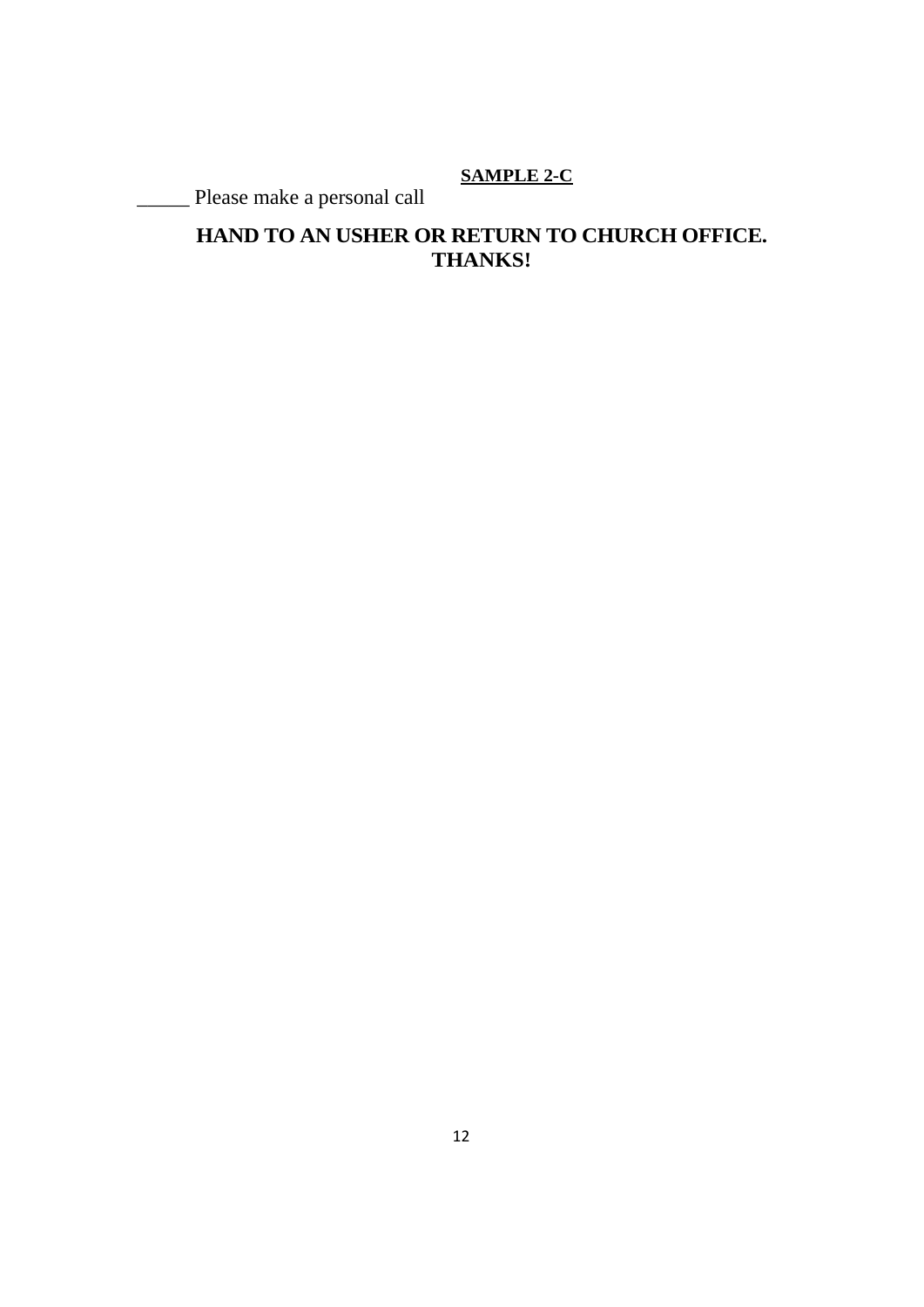#### **SAMPLE 2-B**

## **BULLETIN INSERT FOR MEMBERS TO LIST UNCHURCHED**

Most people who come to know Jesus as their Savior do so because a friend or relative cared enough to pray for them and to share the Gospel message with them. Please take a few moments to think about any unchurched friends or relatives you might have. These people should not be on the roll of any church, or, if on the roll, they should be totally inactive at this time.

Fill in the information about that person below: (Feel free to refer as many as you wish.) NAME

| RELATIONSHIP TO YOU: (Please check primary descriptor) ______FRIEND |  |  |
|---------------------------------------------------------------------|--|--|
| _____RELATIVE _____CO-WORKER _____OTHER                             |  |  |
|                                                                     |  |  |

Indicate on a scale of  $1 - 10$  (1 being the least, 10 the most) how receptive you feel this individual will be toward the invitation to attend the Bible Information Class:

> 1 2 3 4 5 6 7 8 9 1 0 (circle choice)

Please note additional comments as to why you chose the number on the scale: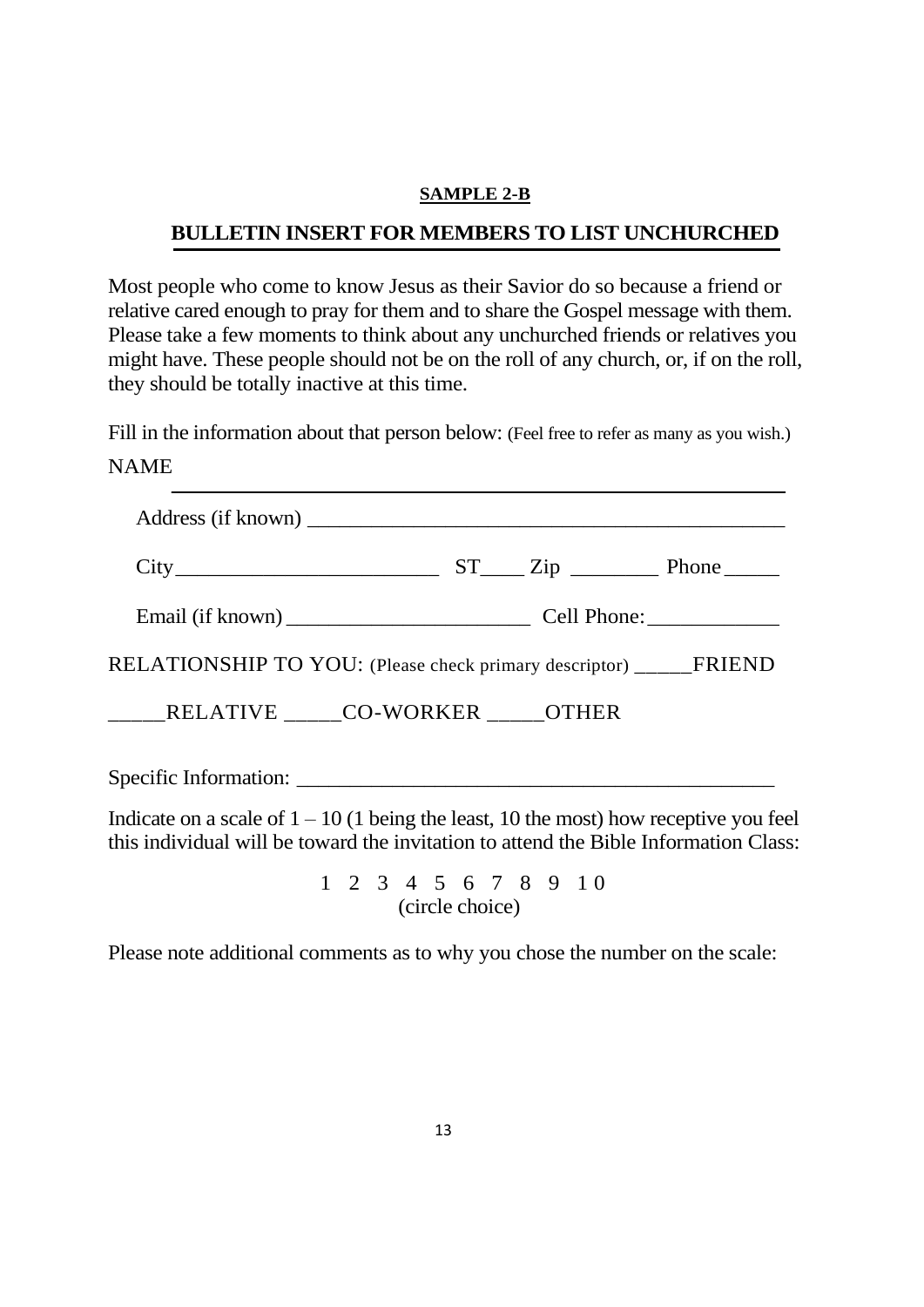#### **SAMPLE 2-C**

## **BULLETIN INSERT FOR MEMBERS TO LIST UNCHURCHED**

### OUR NEXT BIBLE INFORMATION CLASS BEGINS

We encourage you to invite others!

|          | Tell them: No questionsNo testsNo embarrassment!                                                                                   |
|----------|------------------------------------------------------------------------------------------------------------------------------------|
|          | No one will ask them to give money!                                                                                                |
|          | There will be nothing to look up in the Bible—passages will be<br>written out for them.                                            |
|          | All they have to do is come, sit, and listen!                                                                                      |
| Suggest: | Try it three (3) times and see what happens.<br>If it isn't what they want—OK. They have nothing to lose but a<br>couple of hours. |
| Pray:    | For the class.<br>For the instructor.<br>For the church.                                                                           |

If you have anyone you would like us to invite (a prospect for the Bible Information Class), please fill out the following:

NAME

\_\_\_\_\_

| Address (if known) |  |  |
|--------------------|--|--|
|                    |  |  |

City \_\_\_\_\_\_\_\_\_\_\_\_\_\_\_\_\_\_\_\_\_\_\_\_ ST\_\_\_\_ Zip \_\_\_\_\_\_\_\_ Phone

Email (if known) \_\_\_\_\_\_\_\_\_\_\_\_\_\_\_\_\_\_\_\_\_\_\_ Cell Phone: \_\_\_\_\_

Please send an invitation from the church.

## **LET'S SHARE THE GOOD NEWS OF JESUS.**

\_\_\_\_\_Please have someone make a personal call and invite him/her. My name is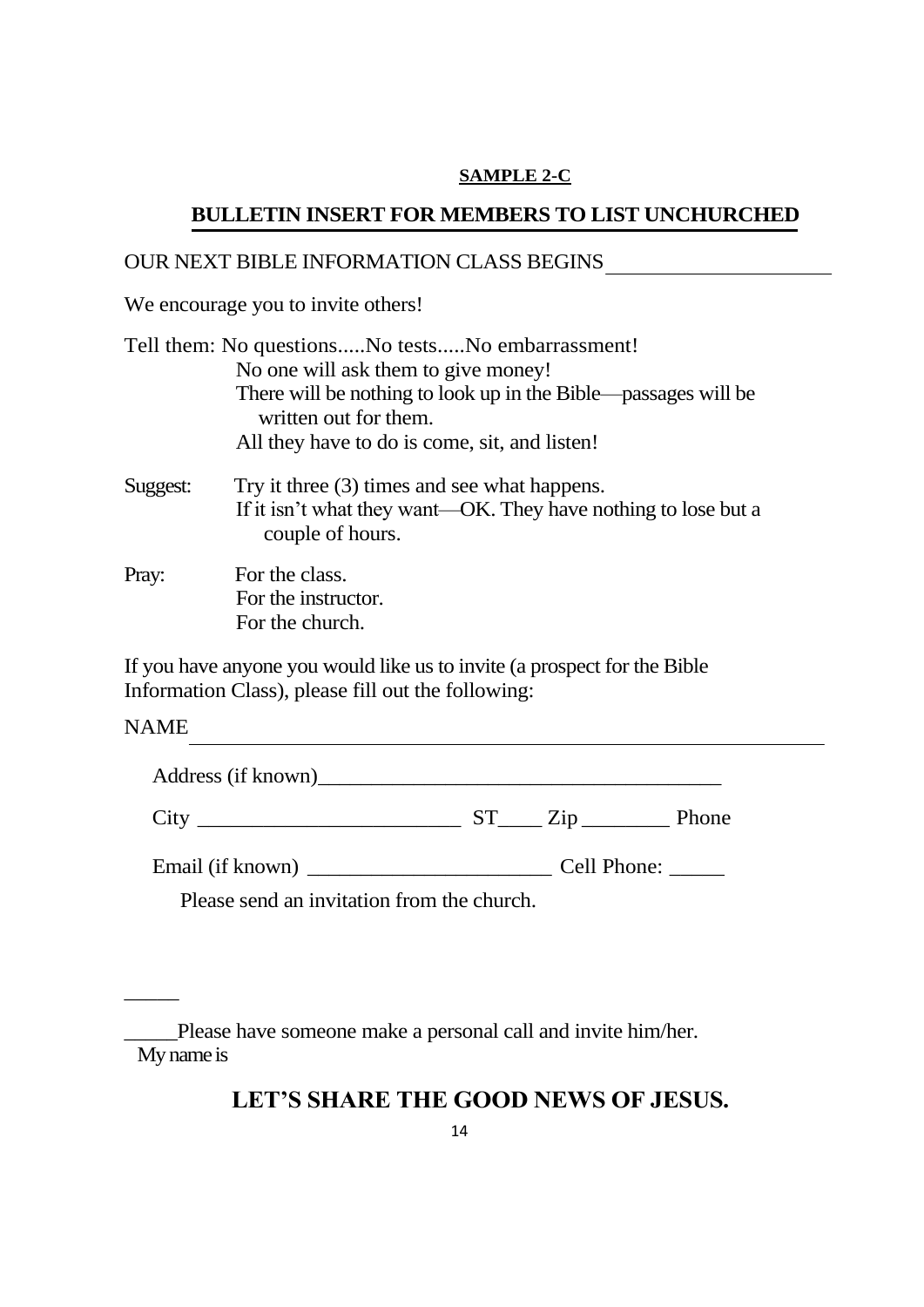## **BULLETIN INSERTS TO ADVERSTISE CLASS**

#### **(One insert in each Sunday's bulletin prior to class.)**

1. We begin another Bible Information Class on .

All the main teachings of the Bible will be studied. We hope our members who have not yet attended and completed these classes will join us. We hope many who have no church home will also be with us. As the end of the course those who wish to will be given the opportunity to join with our congregation. But, no one is under any obligation to join! No one is ever put on the spot during these classes to have to speak or answer questions, or take any test. Be sure you tell, invite, and bring as many people as possible!

2. Our new Bible Information Class will meet on

It is our goal that all our members attend these classes. It is also our goal to have many people without any church home join us in the interesting studies of God's Word. Please join us for this class and bring someone with you.

- 3. We plan to begin our next Bible Information Class on . If you know of someone who is interested in this class, perhaps a husband or wife, a neighbor, or someone from work, please invite them to attend. If you have not yet attended, please plan to join us for some rewarding Bible study. We want all to attend. Tell and bring others!
- 4. On we begin another Bible Information Class. What about your neighbors or friends who do not know Christ as their Savior? Please invite them. You can bring them to this class. It is for those who have no church as well as all our members who have not yet attended this exciting Bible study!
- 5. Our next Bible Information Class will be held on . Will you invite and bring someone? The time to work and witness is now. We urge all our members who have not yet attended our class to be with us on this date. We pray that God may move the hearts of many non-members to join us and hear some really Good News about the way to heaven. May God grant that many souls may be brought to Christ through this new class.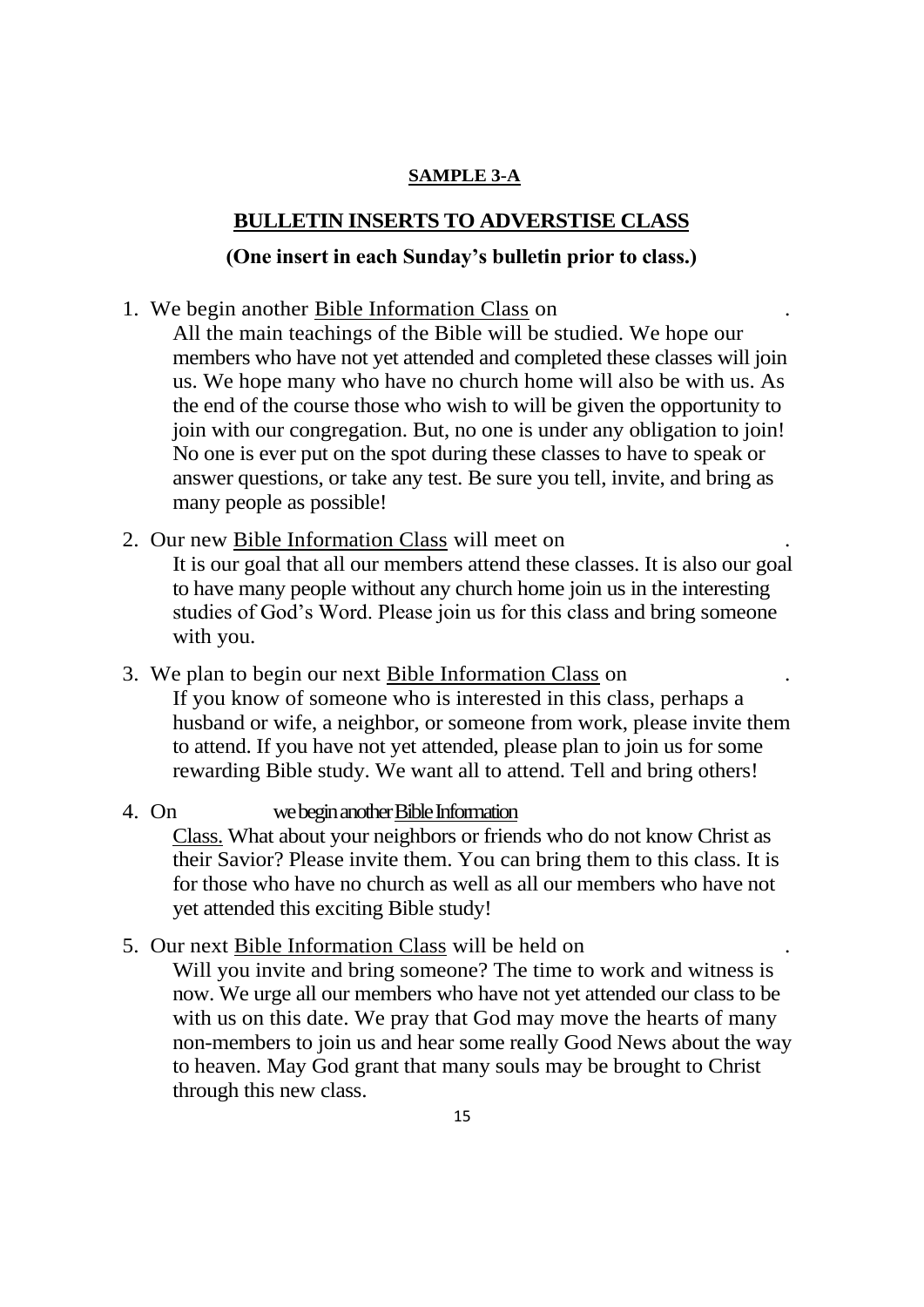Sample 3-A, continued...

- 6. The next Bible Information Class begins . Many of our members are planning to attend. This is a good chance to review basic Christian teachings. Whom can you bring? Invite someone this week to the class.
- 7. What if every family of our church would bring one person to our next Bible Information Class on  $\cdot$  2 All things are possible with God Who wants all people to be saved. Is there someone you can invite and bring to the class?
- 8. We hope you will invite your unchurched friends to our new Bible Information Class on The Contraction Class on the Many have found by Many have found Christ and everlasting life at classes similar to these. Please tell others about these classes!
- 9. Our next Bible Information Class begins on \_\_\_\_\_\_\_\_\_\_\_\_\_\_\_\_\_. Many of your neighbors, relatives, and co-workers need Jesus Christ. Talk to them now about this class. Bring them personally to the first one. No one is put o the spot; there is no obligation for attending. Just sit, listen, and hear some really exciting and Good News. Members who have not yet gone through this class should also attend – you'll be glad you did.
- 10. Have you ever wondered, "Is there a God? How can I know for sure? How can I deal with all the worries and problems of life? Can I really be happy?..." God gives us all the answers to these questions in the Bible. These questions, and many more, will be answered at our next Bible Information Class to be held on The Please join us and bring someone with you!
- 11. (For the Sunday after your first class.) Our new Bible Information Class meets this next\_\_\_\_\_\_\_\_\_\_\_\_\_\_\_\_\_\_\_\_\_\_\_\_\_ . Last week in our first class, \_\_\_\_ people were present. Why don't you join us this coming week and bring someone with you!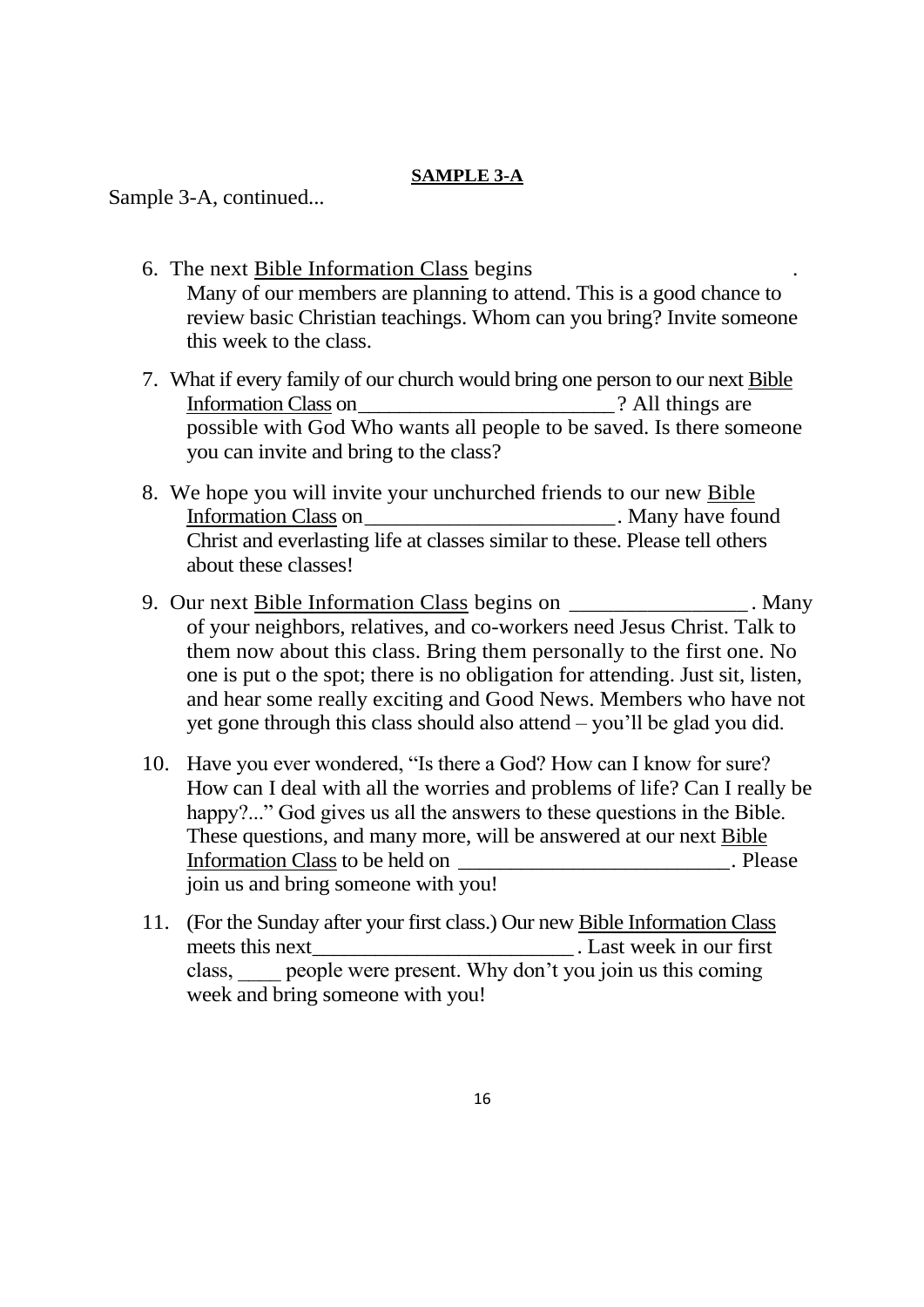## **BULLETIN INSERT aand WEBSITE CONTENT TO ADVERSTISE CLASS**

#### **A VERY SPECIAL WELCOME TO OUR VISITORS**

**IF**... you are looking for some solid answers to life's direction and purpose... **OR**... you are looking for a church home,

## **WE WISH TO INVITE YOU TO A BIBLE INFORMATION CLASS**

This is a "no pressure," "no embarrassment" way of finding out who we are and what we believe!

#### **OUR CLASS BEGINS**

## **\_\_\_\_ Day/Date, \_\_\_\_Time, \_\_\_\_\_Location**

There will be \_\_\_\_\_\_ sessions. No questions asked. No pressure to join the church. No pleas for money. No tests. Babysitting is provided for all sessions. Try one or two just to see what you think.

From your friends at Church, Church, City/State

If you have questions, please call ( ) \_\_\_\_\_\_\_\_ and ask for Pastor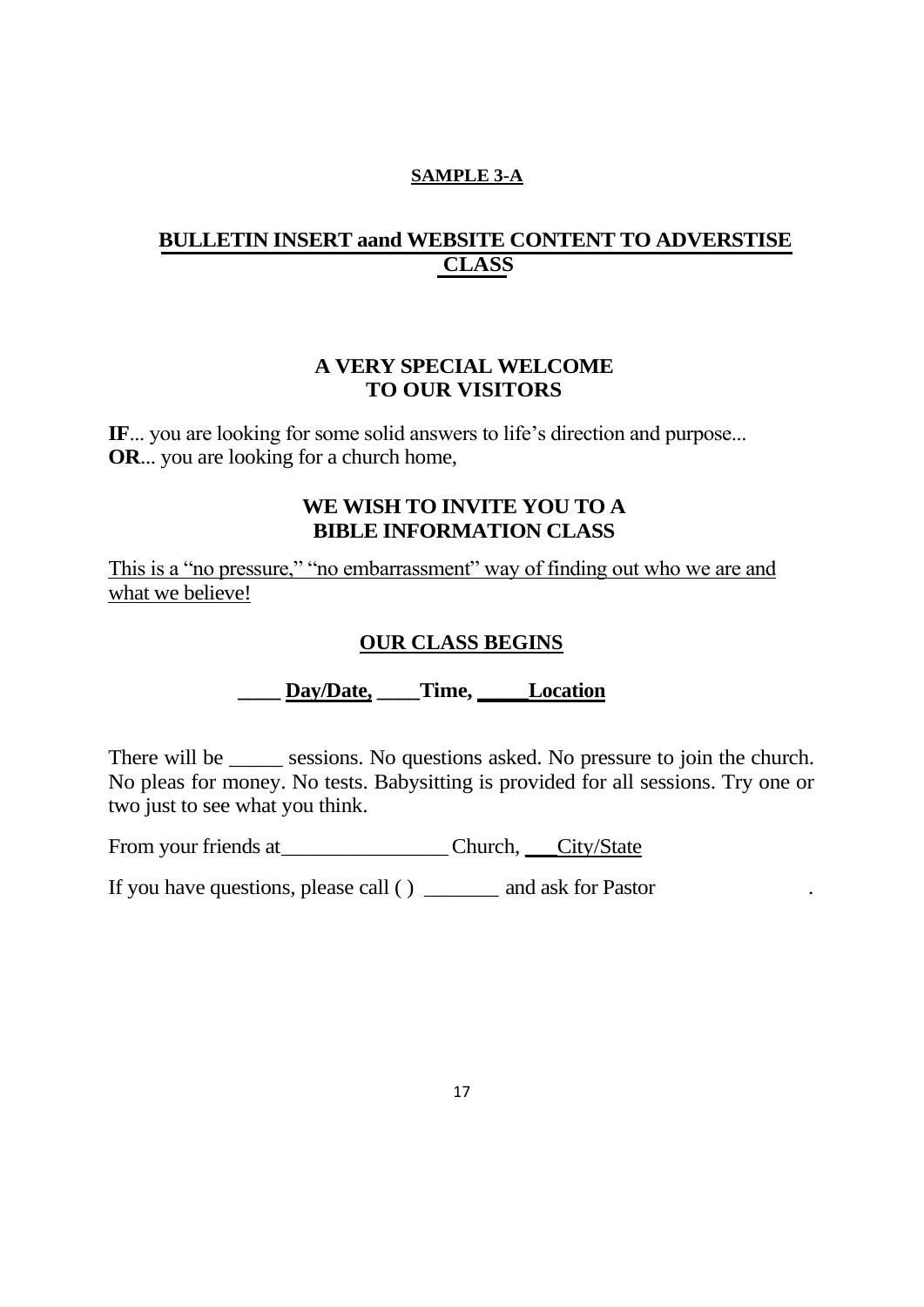#### **SAMPLE 3-A SAMPLE 4**

## **NEWSLETTER ARTICLE and WEBSITE CONTENT ON BIBLE INFORMATION CLASS**

The Bible Information Class begins  $\_\_\_({date})\_\_\atop$  at  $\_\_\{(time)\_\_\cdot$ 

If you have wanted to know what the Lutheran Church and Bible teach and confess so that you could make a decision if you want to affiliate with our church, this class is for you.

If you have wanted to review some of the basic Lutheran/Christian teachings which you studied a few years back in Confirmation Class, this class is for you.

If you want to be able to ask questions about some things the church teaches and/or the Bible mentions, this class is for you.

If you want to look at the Scriptures and find out if the Lutheran position squares with Scripture, this class is for you.

This Bible Information Class begins \_\_\_\_\_\_ (date & time again) .

Everyone is invited, especially non-members. You are under no obligation to attend. No one has to join our congregation at the end of these sessions. There is no cost to participants (books and materials are provided free of charge). There are no tests, and no one has to read aloud or fear being called on to answer any questions. Just come, listen, enjoy, and hear some really Good News!

For more information, call the church office at () phone  $\_\_$ .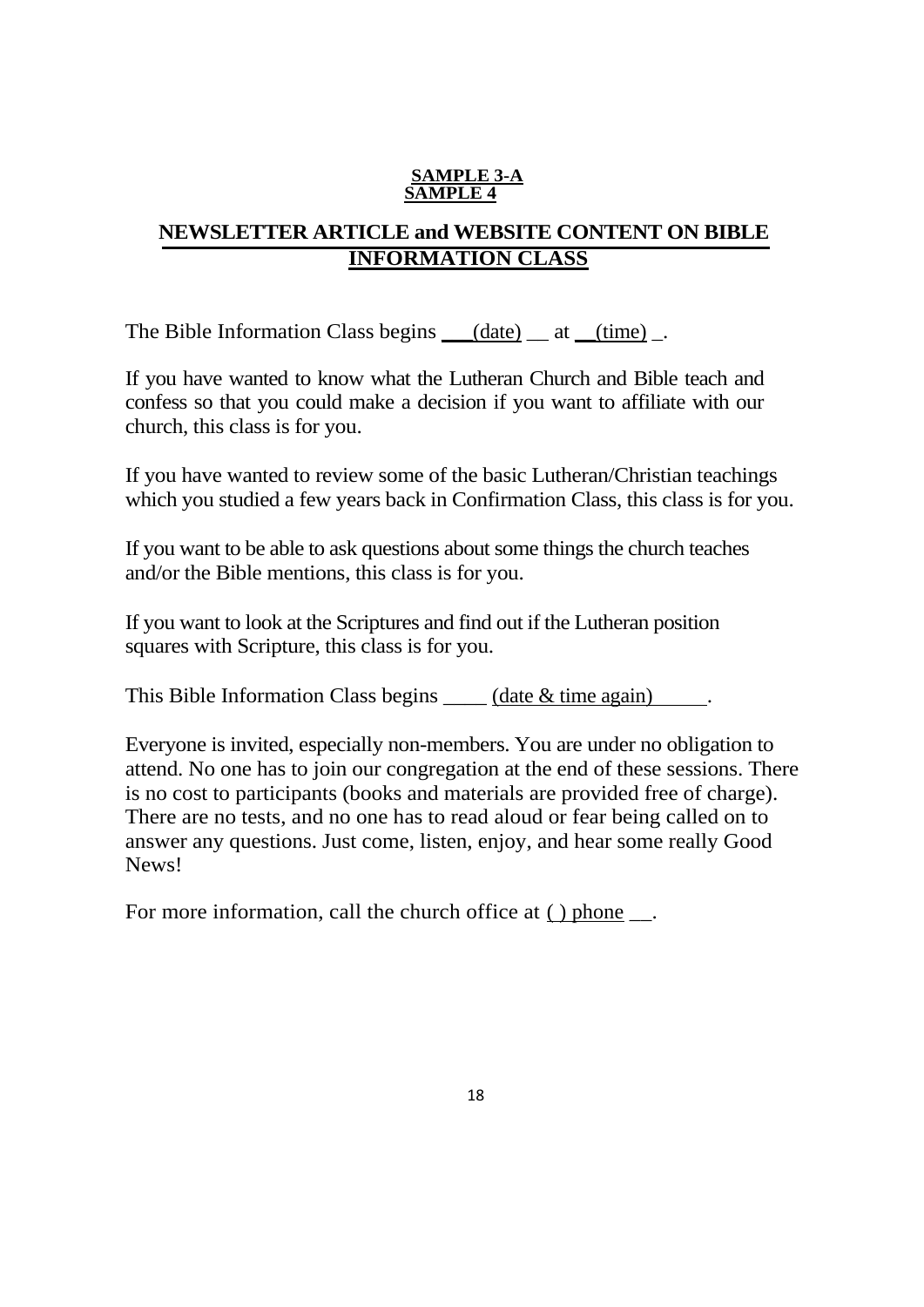#### **SAMPLE 5-A**

## **TRACT TO BE GIVEN TO PROSPECT BY CALLER – OR – MAILED WITH THE INVITATION LETTER**

#### **QUESTIONS:**

What is my purpose in life?

What happens when I die?

If God is love, why does He let so many terrible things happen?

What are there so many interpretations of the Bible?

Some who call themselves 'Christian' are fanatical. Some who call themselves ‗Christian' appear uncaring. Some just seem to be hypocrites. Just what is a Christian?

> **QUESTIONS**–everybodyhasthem, AND... **THERE ARE ANSWERS!**

## **YOU ARE INVITED TO ATTEND THE BIBLE INFORMATION CLASS STARTING \_\_\_(TIME AND DATE) \_\_ AT \_\_\_(LOCATION AND SPECIAL INSTRUCTIONS \_\_**

There will be sessions. Babysitting will be provided at each session. You will NOT be asked to give money, asked to join anything, asked any specific questions, asked to read aloud, or pressured in any way.

You **are** ENCOURAGED to ASK questions. Come and give it a try.

All classes are set in an informal setting, free from pressure, or the fear of any embarrassment!

## PLEASE JOIN US!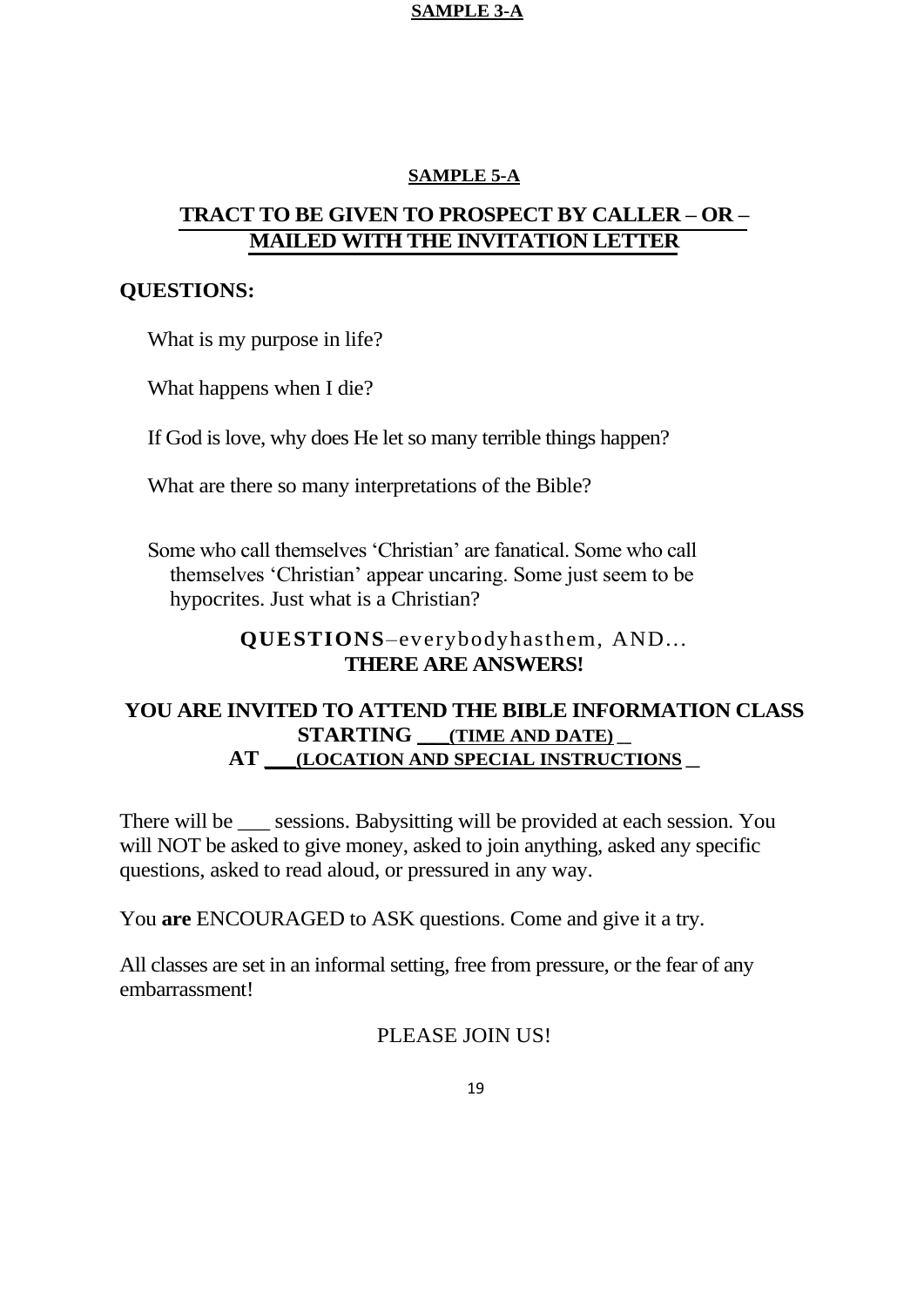## **SAMPLE 5-B TRACT TO BE GIVEN TO PROSPECT BY CALLER – OR – MAILED WITH THE INVITATION LETTER**

#### **YOUR QUESTIONS**

Haven't you often wondered about some of these questions:

| -Is there a God?              | -Does God care about me?                     |
|-------------------------------|----------------------------------------------|
| -What is 'faith'?             | -Am I good enough to please God?             |
| -Are evil thoughts sins?      | -Does God really answer prayer?              |
| -Is there a life after death? | -Can't we be 'good' without going to church? |
| -Am I going to heaven?        | -Which church should I attend?               |

#### **PEOPLE ARE ASKING**

There's a great renewal of interest in religion today. People are asking questions about it. Unfortunately those whom they ask often don't know the answers. They offer only their personal opinions, which may or may not be true.

#### **THE ANSWERS**

You can't risk your soul on the opinion of someone who doesn't know. When you want medical advice, you go to a doctor or a specialist. When you need legal counsel, you see a lawyer. When the car needs attention, you take it to a good mechanic. When you need information about spiritual matters, your 'ideas', or anyone's opinions won't do. You need the counsel of a man who ‗knows', a minister of the Gospel who has thoroughly studied the only textbook that God has given us, the Bible. Our pastor has spent years preparing *"to feed the church of God, which Christ purchased with His own blood."*Acts 20:28

#### **YOUR OPPORTUNITY**

Fortunately for you, our pastor is about to begin a series of discussions for people like you who are asking questions that are matters of life and death. Yes, there will be others like you, seriously concerned. You needn't be afraid to express yourself in these sessions. It's a sign of intelligence to ask. There is a saying: *Only he is helpless who is too proud to inquire.* Come and join us. Find some of your answers.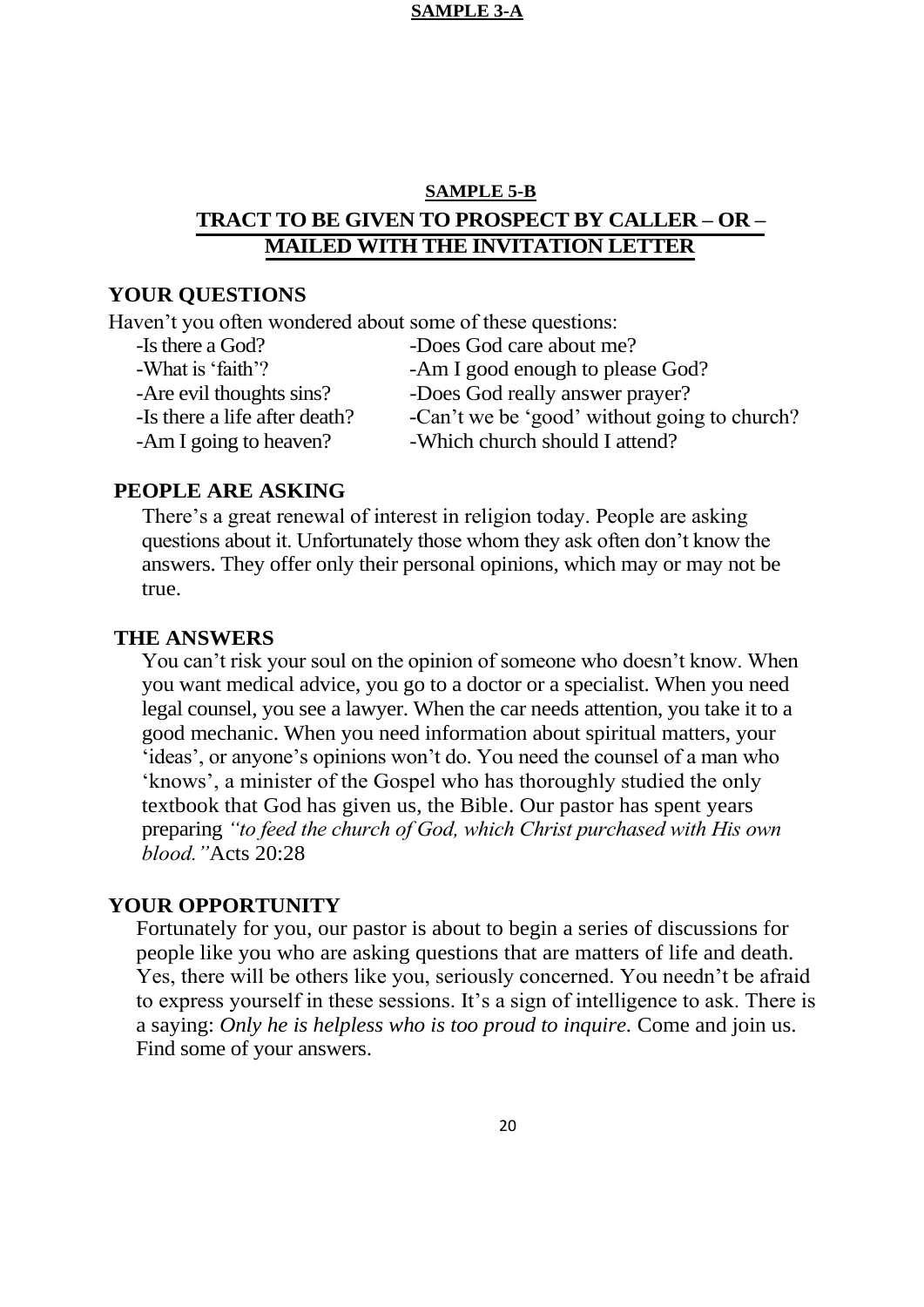### **YOUR OBLIGATION**

**NONE.** You are not under any obligation to the pastor or to the church when you attend this class, or any of its sessions. You may discontinue attendance at any time.

## **PLEASE ATTEND OUR BIBLE INFORMATION CLASS IT BEGINS** \_\_ <u>(DATE AND TIME)</u> **AT \_\_\_**(LOCATION & SPECIAL INSTRUCTIONS) **\_\_**

From the tract "Your Opportunity: The Pastor's Class" #10-0244 © Concordia Publishing House. Adapted and reprinted with permission. All rights reserved.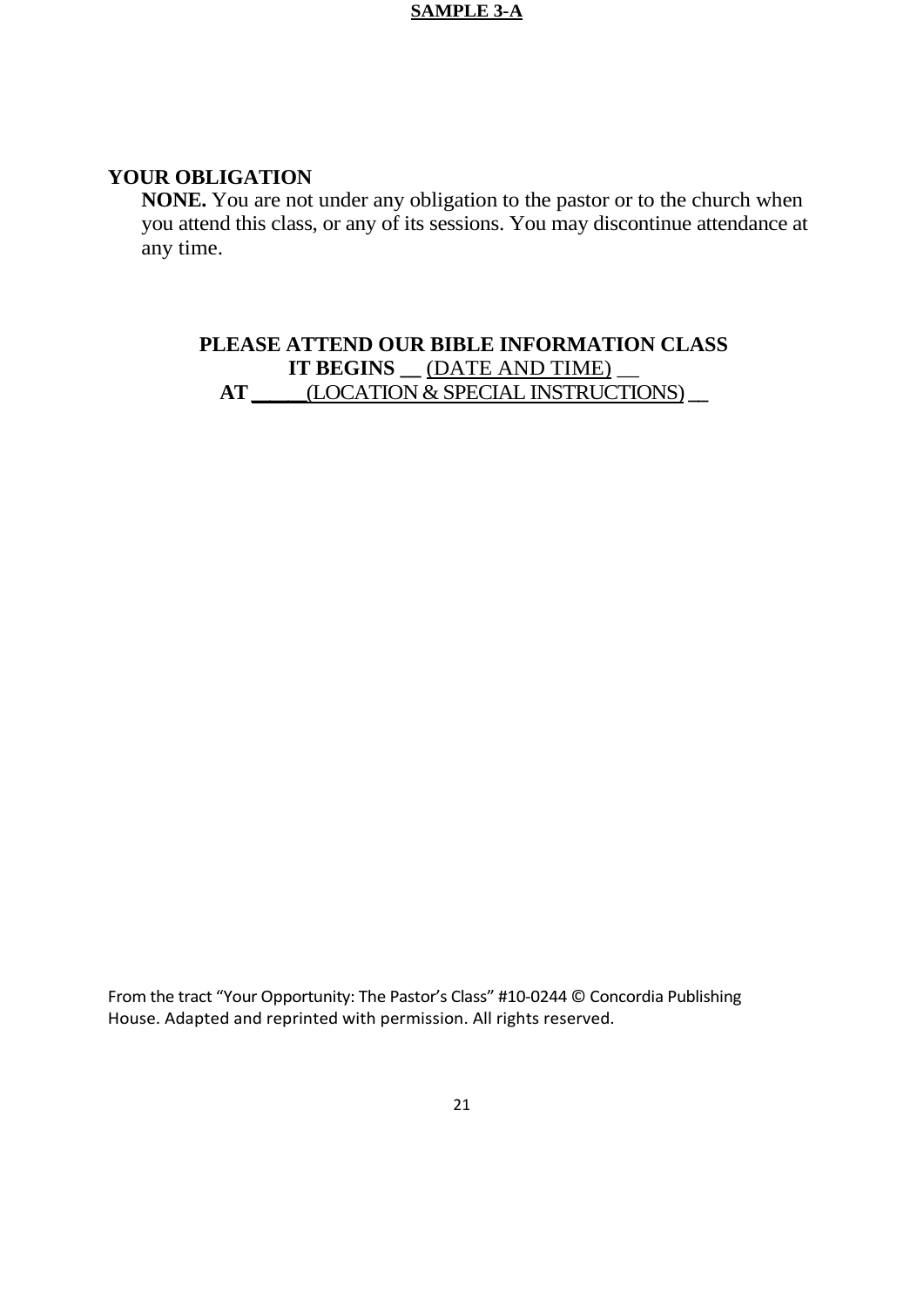#### **SAMPLE 6**

## **HELPS FOR RECRUITING CLASSERS FOR BIBLE INFORMATION CLASS**

To enlist people to make calls (visits) for the purpose of inviting prospects, speak of this important work in announcements, Bible classes, and sermons.

The BEST approach is to talk to people personally and ask them to do this. In church services and in private prayers, ask God to move people to respond affirmatively.

Volunteers may also be recruited by sending them a letter and card (samples 6-A and 6-B), or by enclosing a recruiting card in the bulletin (sample 6-B).

To further reinforce the efforts of recruiting, publish weekly the names of those who have committed to do this calling, both as a thank you and as a reminder of their commitment, efforts, and need for congregational prayer support.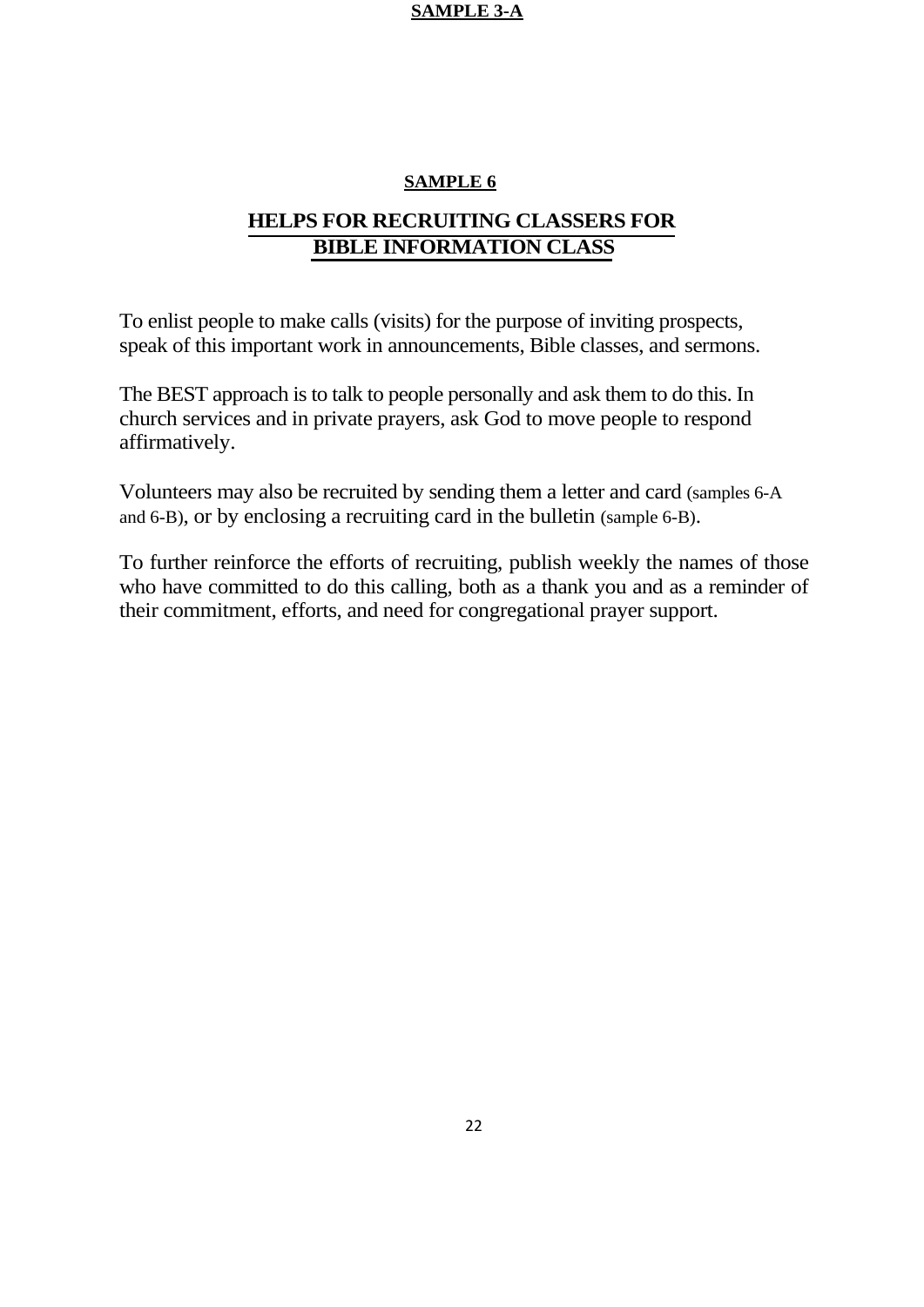## **LETTER TO RECRUIT CALLERS FOR PROSPECTS**

## (DATE)

Dear

On \_\_\_(Day/Date/Time) \_\_ we will begin our next Adult Bible Information Class. This is one of the best ways we have of sharing Jesus Christ, our savior from sin, with the unchurched people in our community.

God has blessed us with many prospects for our next class – but we need many of our people to call on and invite these prospects.

I am asking you to help us make visits on our prospects. All you have to do is fill out and return to me the enclosed card stating the dates you are free to make visits. I will provide all the instructions and make it very easy.

Also, if you nave never done this before, let me assure you that you will be assigned to make these calls with someone who has. You won't even need to say a thing, just go along and listen as your partner talks with and invites the prospect, and pray throughout your visit.

Please give this prayerful consideration and return the enclosed card to me as soon as possible. May God bless you and keep you.

Yours in Christ,

| Pastor |
|--------|
|        |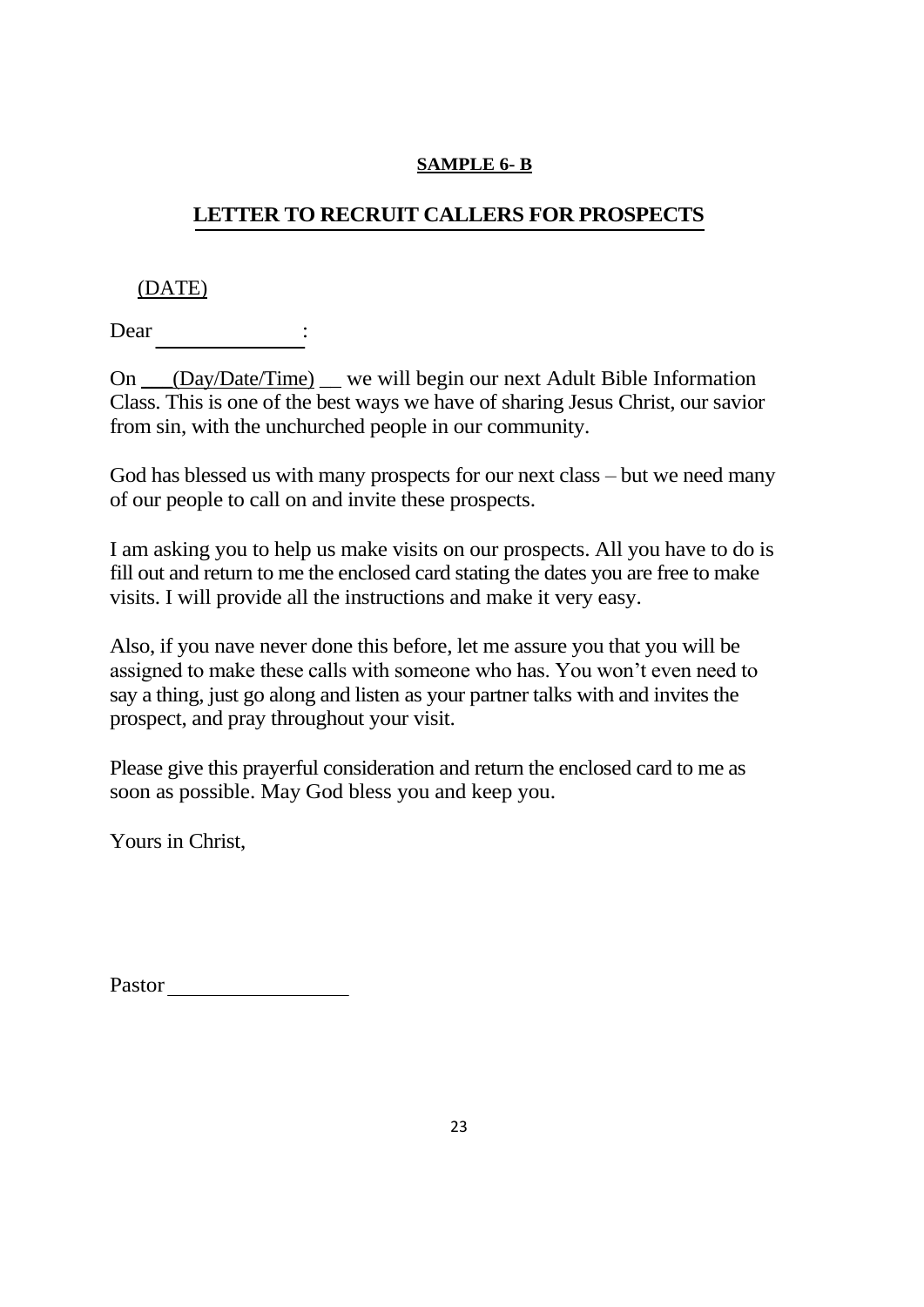## **CARD TO BE ENCLOSED WITH RECRUITING LETTER – OR – USED AS A BULLETIN INSERT**

*"Follow me, and I will make you fishers ofmen"* ...Matthew 4:19

**\_\_\_**

 $\overline{\phantom{a}}$ 

Yes, I will be able to attend the session(s) to invite prospects to our next Bible Information Class.

I will be able to make calls on the following dates: (Offer as many as you can.) **Check lI Date and Time** 

<u> a serie de la p</u> I can't make calls/visits this time, but I will invite someone to attend the Bible

Information Class and will pray for the class.

**Return by \_** (day/date) \_\_. to

24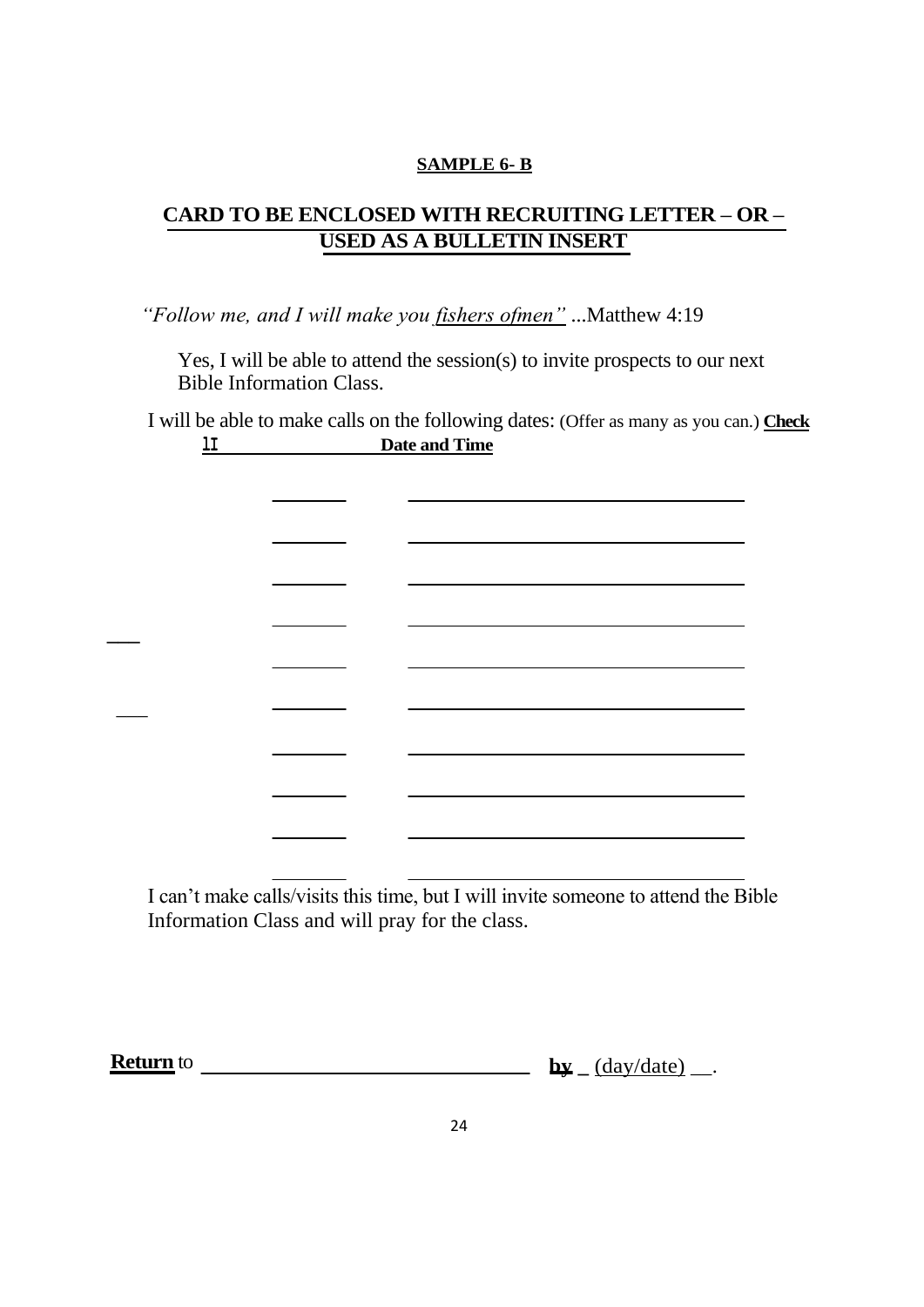Name Telephone ( \_\_\_\_\_)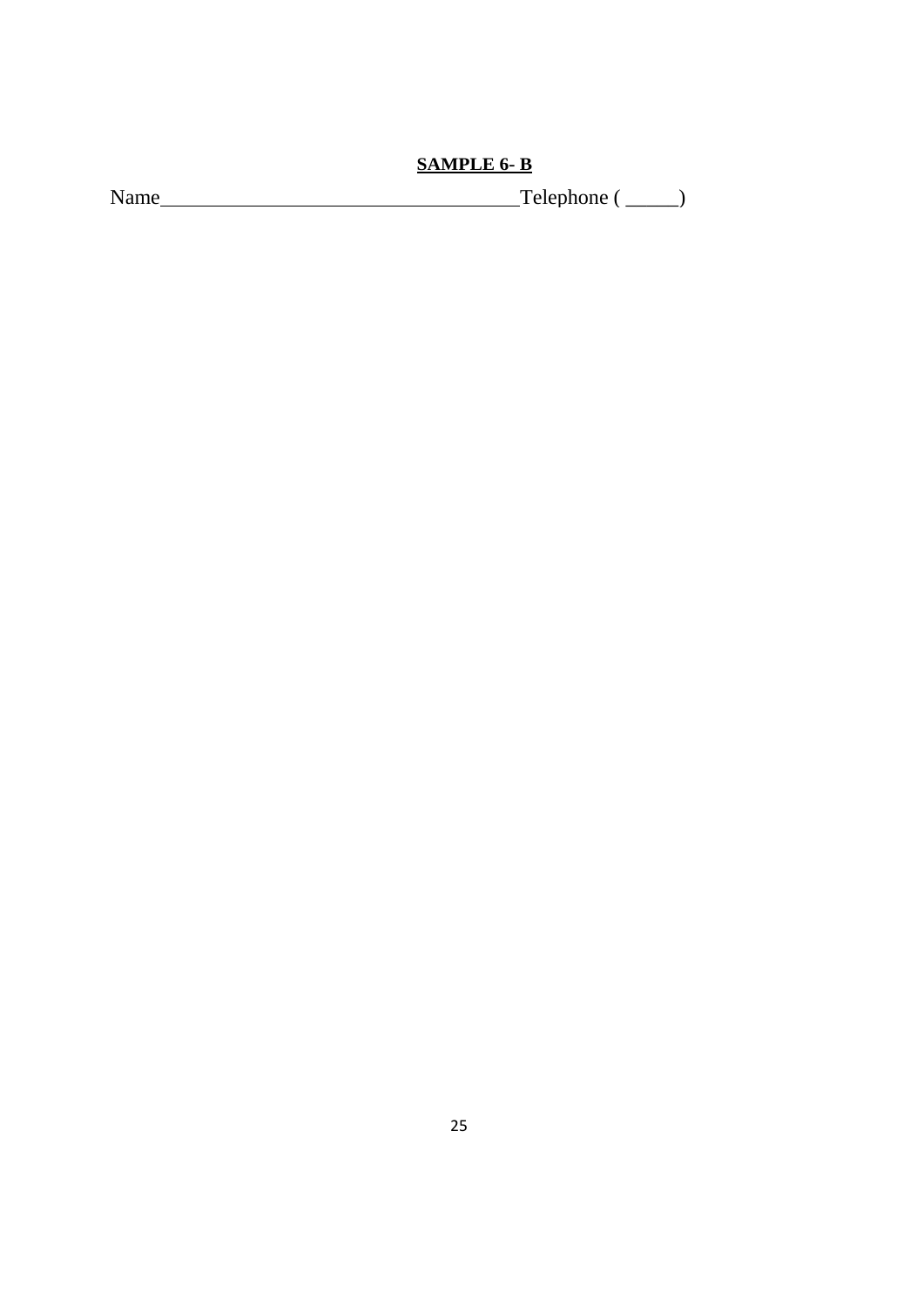#### **SAMPLE 7**

#### **BRIEFING FOR CALLERS VISITING/INVITING PROSPECTS**

Before every Bible Information Class begins, all prospects should be visited and invited to attend the class. Callers are to be recruited by various means (letters, bulletin inserts, personal contact, regular assignments of evangelism team members, etc.).

Callers will begin making visits following the briefing meeting. All calls should be completed at least one week prior to the first Information Class session.

Have the prospect calling cards ready (6-8 cards per team of 2) **prior** to the briefing meeting. **Also**, have the necessary support materials ready to hand out at that meeting: Maps, list of tentative pairing of teams, Law-Gospel tracts, Adult Information Class tract/brochure, and the instruction sheet for making the visits and extending the invitation to the prospect(s) to attend the class sessions.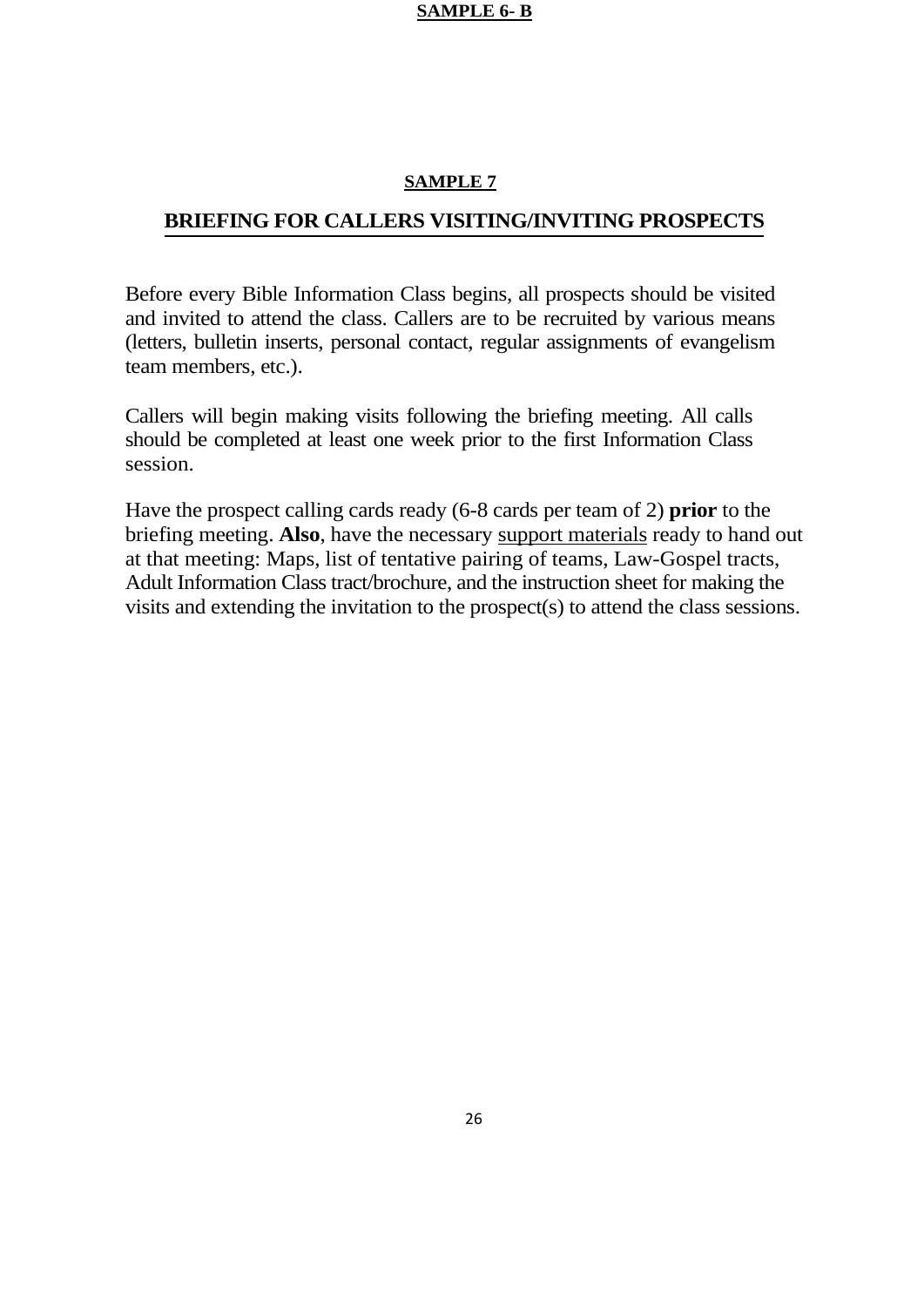#### **SAMPLE 7- A**

#### **BRIEFING FOR CALLERS INVITING PROSPECTS (20 –30 minutes briefing before going out on visits)**

- 1. Opening prayer and brief devotion
- 2. Each caller assigned to a partner
- 3. Partners receive prospect cards, map(s), tracts, and copy of instructions
- 4. Conduct a group prayer before leaving, and say individual, silent prayers for God's help and blessing
- 5. Each team decides which person will be the leader who will be doing most of the talking
- 6. Knock on the door/ring door bell. When answered, say: ‗I'm

\_\_\_\_\_\_\_\_\_\_\_\_\_\_ (and introduce partner) from (Church Name) We are visiting people in our community inviting them and telling them about our next Bible Information Class that begins next week.' *(At this point they might invite you in. If not, you will probably still have afew moments at the door to tell them about the class.)*

- 7. Either inside the home or at the door, give them the tract about the class along with the Law-Gospel tract, and tell them as much about the class as possible. Telling about the class gives you the opportunity for witness and to raise their interest in important life and death questions. (There is a definite benefit in the caller having attended this class.) As you invite them to the class, stress that they are not under any obligation, and they won't be put on the spot to read, answer questions, or take any tests. *(Offer to answer any questions they may have at that point.)*
- 8. Before returning the card(s) to the church, please complete for each call made – information as to the caller's name(s), date visit was made, summary of the visit, and any information that may be helpful – the prospect's interest (or lack of it), whether he/she/they will be attending the class, and if not attending – any recommendations that you may have. Return all uncompleted prospect cards and note why call(s) could not be complete.
- 9. A telephone call from one of the visiting team members following the visit should be made to thank the prospect. This is important. You may want to tell them to expect another reminder call a few days prior to the class. At that time, the caller may want to offer to pick them up or to meet them at the church to show them the class location.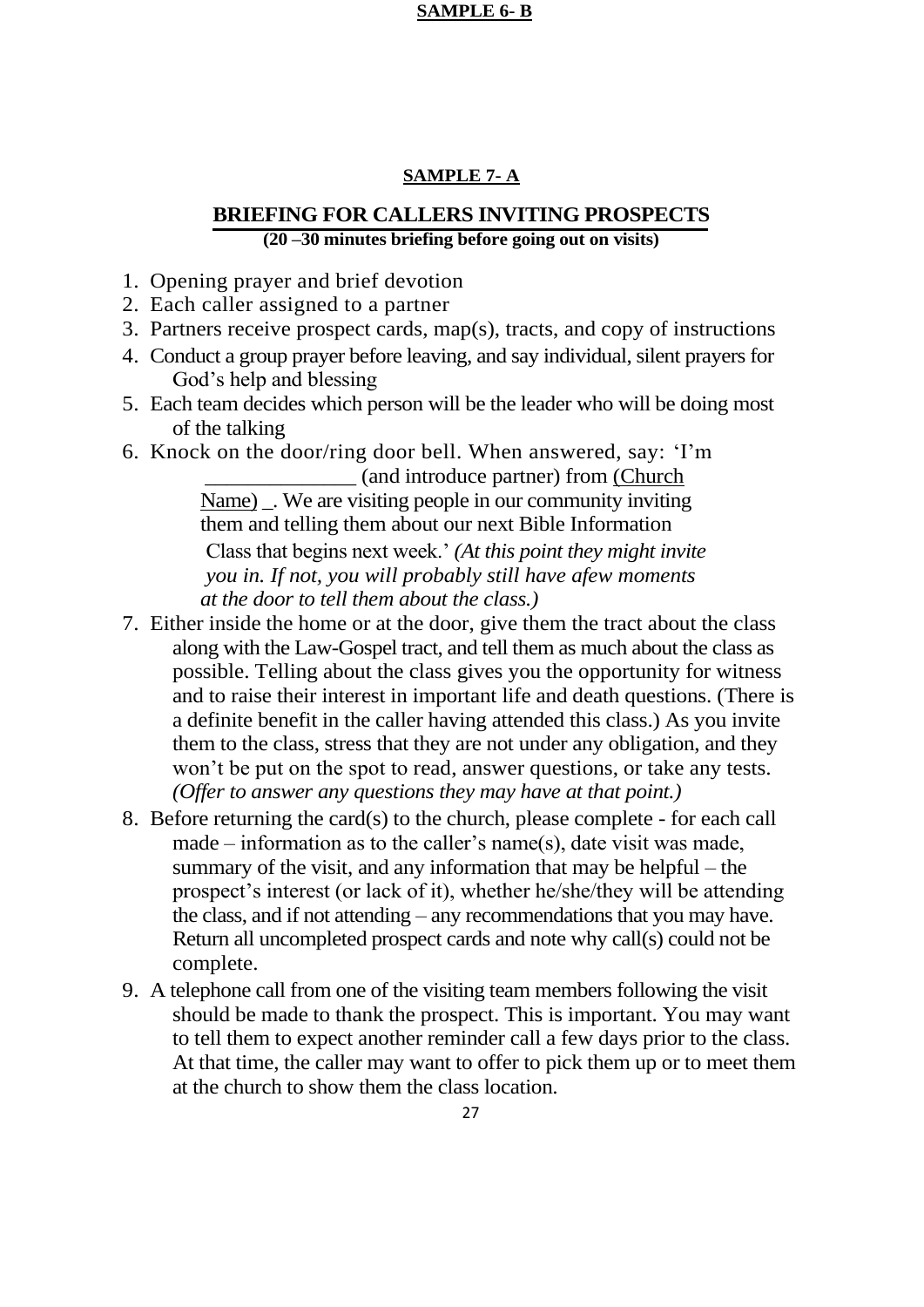## **SAMPLE 8 LETTER TO INVITE PROSPECTS TO CLASS**

#### Date

Friend...

"Why am I here?" "Where am I going in life?" "Is life worth living?" "What's beyond the grave?" "Is there a purpose in life and something that can give me real direction for living?" "Is the Bible an outdated book filled with myths and contradictions, or does it have something to say to me?" These are questions not uncommon to any generation.

We, at  $\underline{\hspace{1cm}}$  (Church Name)  $\underline{\hspace{1cm}}$ , would like to have the opportunity to answer these and many more questions people have about God, about Jesus Christ, the Bible, and life. Therefore, please consider this as your invitation to attend the Bible Information Class starting  $\underline{\hspace{1cm}}$  (Day/Date)  $\underline{\hspace{1cm}}$  at  $\underline{\hspace{1cm}}$  (Time)  $\underline{\hspace{1cm}}$ .

The Bible Information Class is a series of sessions designed to take a penetrating look at the Bible and its relevancy for our day. And you'll want to know that there is absolutely no obligation on your part. Each class is basically a lecture, with opportunity to ask questions. However, no one will ask you any questions; your will not be asked to read aloud; you will not be asked to join anything; you will not be asked for money.

I would like to suggest that you at least try the first two sessions. Give us a fair try. If you are convinced that this is not for you, then so be it. Certainly, it isn't our intention to pressure anyone into something he/she doesn't want!

If you have any questions, please feel free to contact me at your convenience. I hope to see you at the first class on  $\_\_$ (Day/Date)  $\_\_$  at  $\_\$ (Time)  $\_\_$ . Until then, may God bless you in your decision.

Your Friend,

Pastor Pastor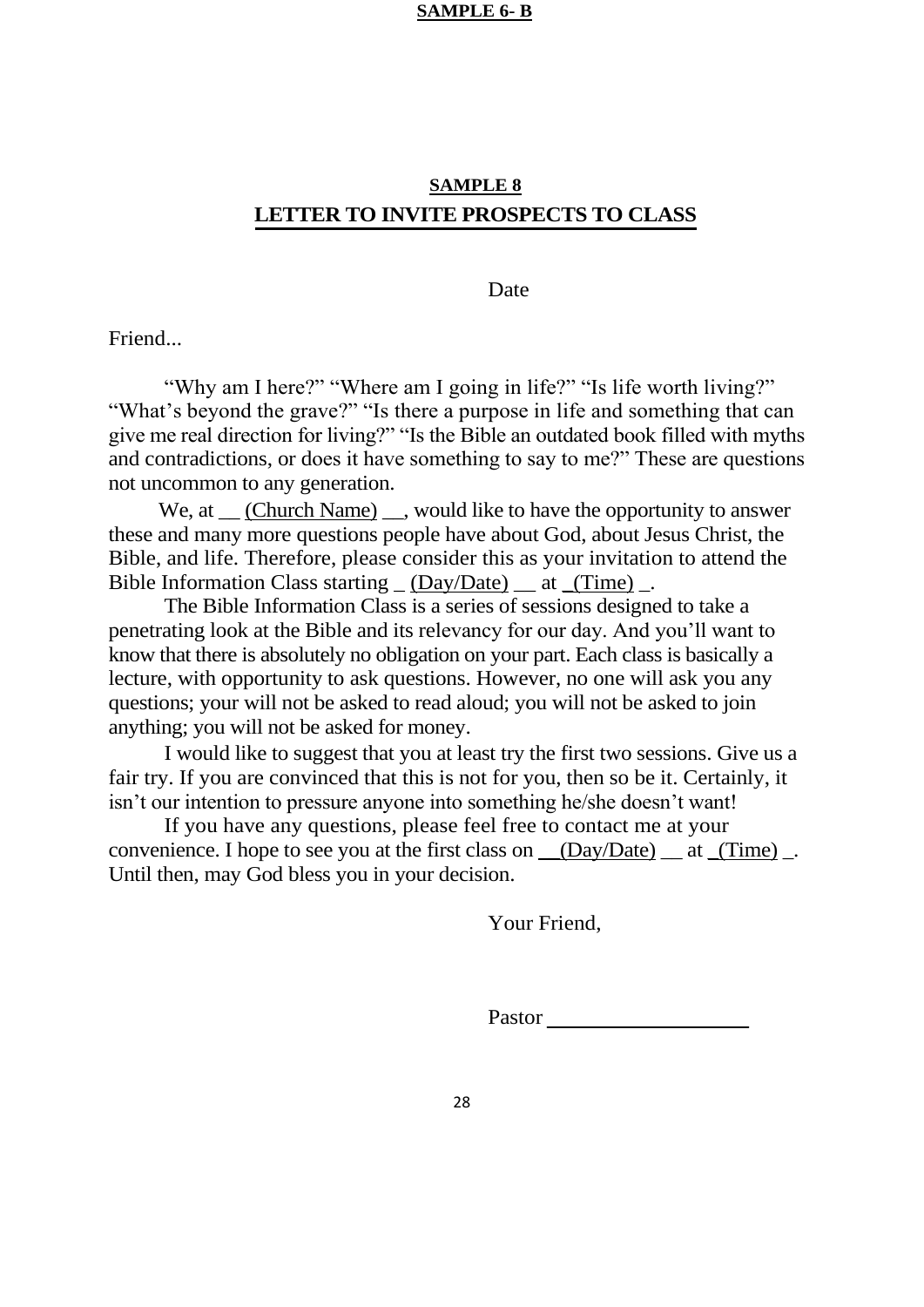## **SAMPLE 9 LETTER from PASTOR to PROSPECT WHO CAME to FIRST CLASS**

Dear  $\sum_{n=1}^{\infty}$ 

I was so pleased to see you I the class on \_\_\_(Day/Date) \_\_. I pray that it was informative and enjoyable for you. Yet,  $\overline{I}$  do know that often the information, while explaining a lot of things, can also raise questions. Please feel free to ask them at any time during the class; or if I may be of personal assistance, please call me at  $(\_\_)$  phone  $\frac{\#}{\#}$  I hope that we can get better acquainted in the weeks ahead.

Yours in Jesus' service,

 $\equiv$  (signature) (Pastor \_\_\_\_\_\_\_\_\_\_\_\_\_\_\_)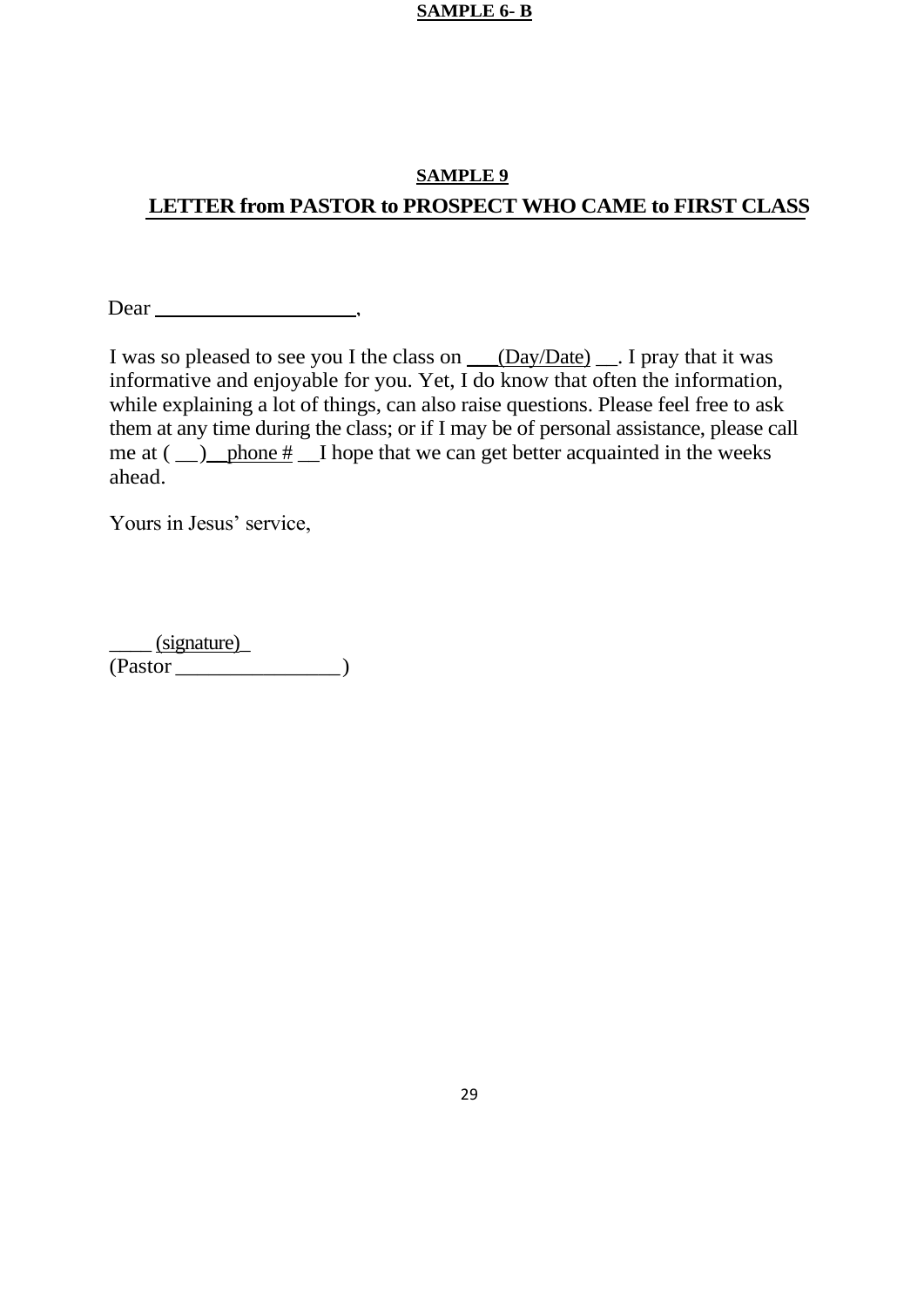## **SAMPLE 10 LETTER from PASTOR to PROSPECTS WHO DID NOT ATTEND FIRST CLASS**

Dear Friend,

Last evening we began our new Bible Information Class and \_\_\_ people attended. Most of these people do not have any church home. Those attending seemed very interested and eager to return next week.

I just wanted to invite you to attend our second class. Everyone is welcome. I have also recorded the first class you missed so you can take this tape with you after this week's class and listen to it in the privacy of your own home.

Please join us for the second class on  $(Day/Date)$  at  $(Time)$ . Free babysitting will be provided. You are under no obligation to attend. All you have to do is sit and listen. However, anyone can ask questions any time he/she wishes.

God's blessings to you!

Sincerely,

 $\angle$  (signature)  $\overbrace{\text{(Pastor)}}$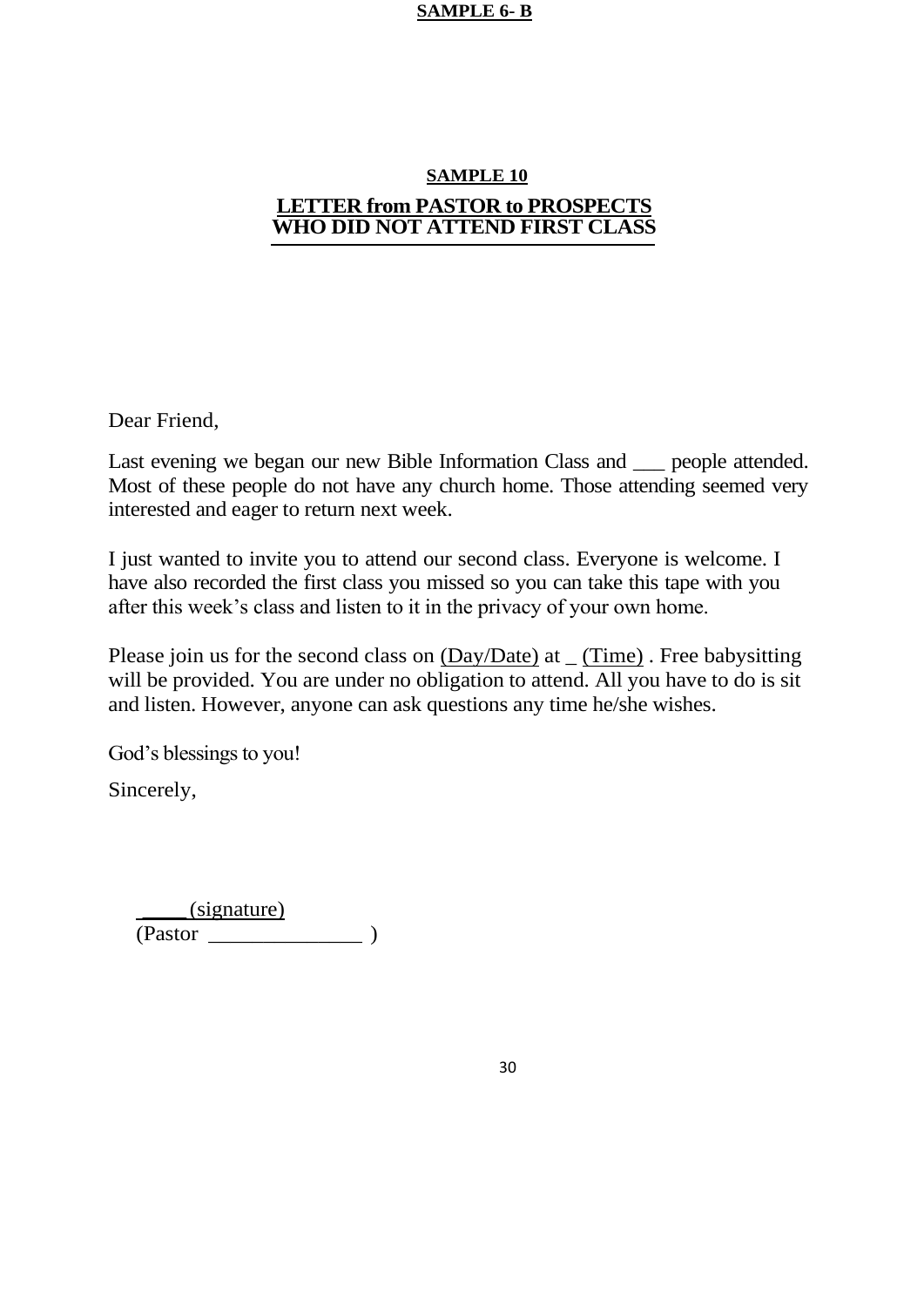#### **SAMPLE 11**

## **EVALUATION FORM for BIBLE INFORMATION CLASS**

- 1. FOR WHAT REASONS WOULD YOU RECOMMEND THIS BIBLE STUDY TO OTHERS?
- 2. WHAT DID YOU LIKE BEST ABOUT THE STUDY?
- 3. HOW HAS YOUR SPIRITUAL LIFE BEEN STRENGTHENED THROUGH GOD'S WORD STUDIED IN THIS CLASS?
- 4. HOW COULD THIS CLASS BE IMPROVED?
- 5. MAY WE USE YOUR QUOTES IN FUTURE PROMOTIONAL PIECES? \_\_\_\_\_\_YES \_\_\_\_\_\_\_\_NO